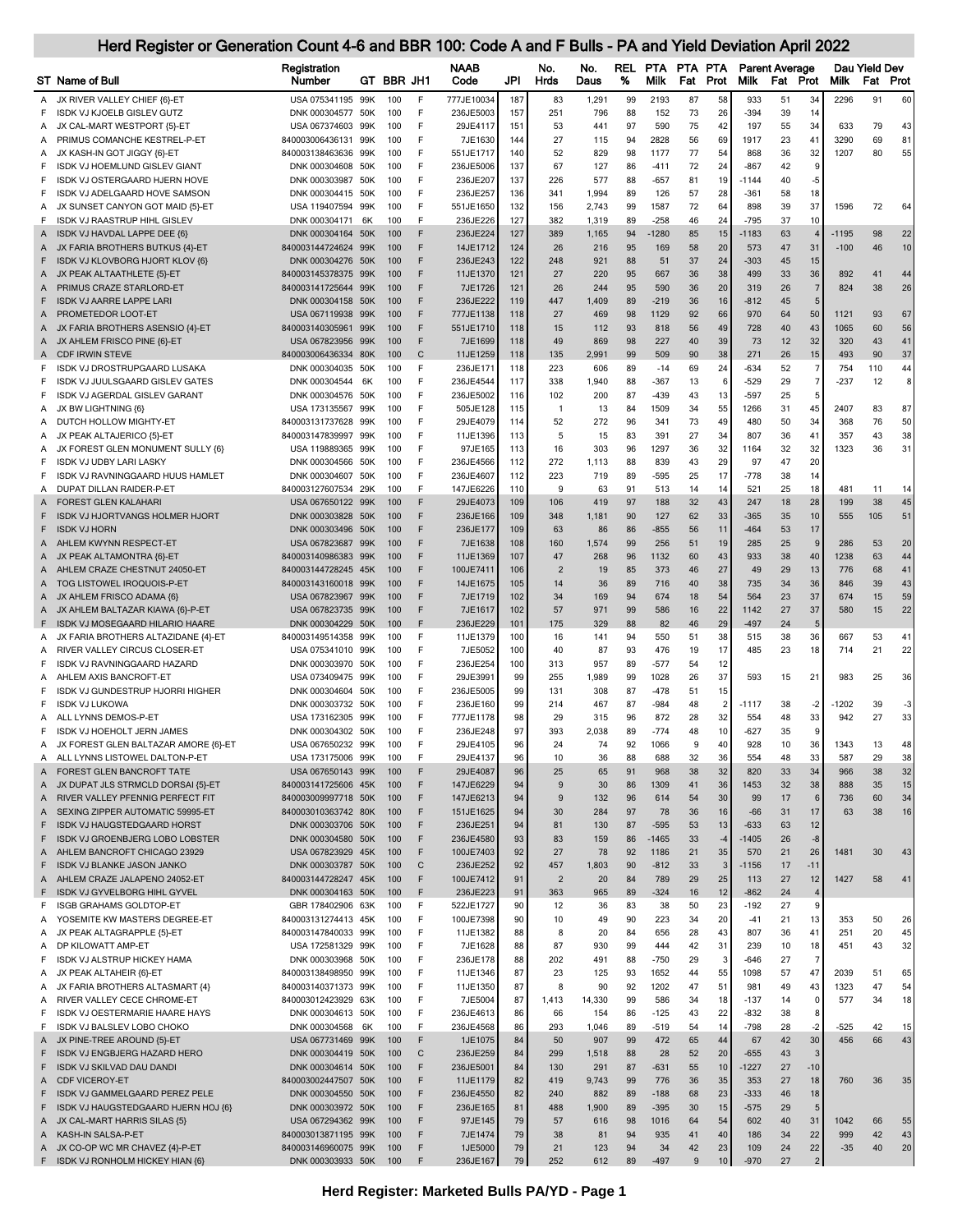|        | ST Name of Bull                                                         | Registration<br>Number                   |     | GT BBR JH1 |                   | <b>NAAB</b><br>Code    | JPI            | No.<br>Hrds             | No.<br>Daus  | REL<br>% | <b>PTA</b><br>Milk    | PTA PTA<br>Fat | Prot           | <b>Parent Average</b><br><b>Milk</b> | Fat                  | Prot           | <b>Milk</b>       | Dau Yield Dev<br>Fat | Prot                     |
|--------|-------------------------------------------------------------------------|------------------------------------------|-----|------------|-------------------|------------------------|----------------|-------------------------|--------------|----------|-----------------------|----------------|----------------|--------------------------------------|----------------------|----------------|-------------------|----------------------|--------------------------|
| A      | AHLEM WHISTLER-ET                                                       | USA 067823718 99K                        |     | 100        | F                 | 777JE1140              | 78             | 54                      | 507          | 97       | 1051                  | 41             | 32             | 582                                  | 17                   | 17             | 1198              | 49                   | 38                       |
| F      | ISDK VJ RUNDKAERGAARD HALEY HAWK                                        | DNK 000304551                            | 6K  | 100        | F                 | 236JE4551              | 77             | 244                     | 878          | 88       | $-281$                | 36             | 24             | $-564$                               | 35                   | 9              |                   |                      |                          |
| А      | <b>ISDK DJ ZUMA</b>                                                     | DNK 000302730 50K                        |     | 100        | F                 | 236JE146               | 77             | 2,203                   | 21,689       | 99       | $-1044$               | $-1$           | $-15$          | -1139                                | 10                   | $-19$          | $-1048$           | $-1$                 | $-15$                    |
|        | A HILMAR TOPGUN {6}-ET                                                  | USA 119875908 99K                        |     | 100        | F                 | 147JE6228              | 76             | 9                       | 67           | 91       | 311                   | 25             | 28             | 716                                  | 19                   | 28             | 51                | 23                   | 25                       |
| F      | ISDK VJ ADELGAARD HIHL HIWE                                             | DNK 000304155 50K                        |     | 100        | F                 | 236JE220               | 76             | 353                     | 1,276        | 89       | $-850$                | 55             | 14             | -1233                                | 37                   | 6              |                   |                      |                          |
| Α      | JX FARIA BROTHERS MAHREZ {5}-ET                                         | 840003144724308 99K                      |     | 100        | F                 | 551JE1737              | 73             | 3                       | 15           | 84       | 550                   | 22             | 30             | 106                                  | 31                   | 20             | 793               | 28                   | 31                       |
| A      | JX FARIA BROTHERS ALTANOWITZKI {4}                                      | 840003135124160 99K                      |     | 100        | F                 | 11JE1334               | 72             | 27                      | 379          | 97       | 1316                  | 30             | 49             | 971                                  | 11                   | 31             | 1348              | 32                   | 51                       |
| F      | <b>ISDK DNK VJ JERN</b>                                                 | DNK 000303457 50K                        |     | 100        | F                 | 236JE176               | 70             | 126                     | 215          | 89       | $-385$                | 40             | 16             | -1156                                | 17                   | $-7$           |                   |                      |                          |
| Α      | JX FOUR J MESSI MELLY {5}                                               | 840003142841125 99K                      |     | 100        | F                 | 551JE1739              | 69             | 5                       | 28           | 88       | $-124$                | 68             | 21             | 430                                  | 51                   | 28             | $-457$            | 93                   | 26                       |
| A      | AHLEM AXIS DAGGAR 22486                                                 | USA 073409447 99K                        |     | 100        | F                 | 203JE1620              | 68             | 55                      | 832          | 99       | 78                    | 17             | 18             | 521                                  | $\overline{1}$       | 17             | 57                | 16                   | 18                       |
|        | A JX FARIA BROTHERS TYWIN {4}-ET                                        | 840003011610094 8K                       |     | 100        | F                 | 535JE61                | 66             | $\overline{4}$          | 72           | 93       | 525                   | 25             | 21             | 488                                  | 31                   | 21             | 430               | 20                   | 18                       |
| A      | RIVER VALLEY MAC MOVER-ET                                               | USA 075341176 99K                        |     | 100        | F                 | 200JE10033             | 66             | 12                      | 116          | 93       | $-84$                 | 33             | 16             | $-125$                               | 36                   | 15             | $-88$             | 32                   | 19                       |
| F      | <b>ISDK VJ DONGSGAARDEN HALEY</b>                                       | DNK 000304129 50K                        |     | 100        | F                 | 236JE213               | 66             | 690                     | 3,095        | 91       | $-664$                | 33             | 9              | $-509$                               | 36                   | $\overline{4}$ | $-531$            | 66                   | 25                       |
| Α      | OAK LANE COMANCHE COHORT-ET                                             | USA 067742177 99K<br>840003132349950 99K |     | 100<br>100 | F<br>F            | 97JE169                | 65<br>64       | 85<br>11                | 412<br>40    | 96<br>89 | 618<br>655            | 21             | 24<br>32       | 548<br>687                           | 21<br>21             | 15<br>34       | 653<br>617        | 21<br>21             | 25<br>32                 |
| A<br>Α | JX SEXING DAYBREAK CHICO {6}-ET<br>JX FARIA BROTHERS LEWANDOWSKI {4}-ET | 840003140305997 99K                      |     | 100        | F                 | 551JE1668<br>551JE1712 | 63             | 6                       | 17           | 85       | 521                   | 14<br>37       | 25             | 375                                  | 47                   | 24             | $-238$            | 14                   | $\overline{4}$           |
| F      | <b>ISDK VJ HOEHOLT PICK PEREZ</b>                                       | DNK 000304130 50K                        |     | 100        | F                 | 236JE212               | 61             | 432                     | 1,532        | 90       | 1079                  | 34             | 12             | $-1111$                              | 30                   | $\overline{2}$ |                   |                      |                          |
| Α      | RIVER VALLEY CIRCUS CRAZE-ET                                            | USA 075341001 99K                        |     | 100        | F                 | 777JE10001             | 61             | 504                     | 7,188        | 99       | 123                   | 24             | $\overline{c}$ | 208                                  | 13                   | 10             | 108               | 24                   | $\overline{\phantom{0}}$ |
| Α      | PEAK ALTAVICE {6}-ET                                                    | 840003147839950 99K                      |     | 100        | F                 | 11JE138                | 59             | 8                       | 45           | 88       | 1008                  | 28             | 37             | 752                                  | 40                   | 38             | 904               | 21                   | 38                       |
| A      | MFW ALTACHIVE-ET                                                        | USA 119691058 99K                        |     | 100        | F                 | 11JE1326               | 59             | 47                      | 551          | 98       | 850                   | 19             | 34             | 598                                  | $\overline{4}$       | 27             | 852               | 19                   | 34                       |
| A      | GOLDEN DREAM SLUGGER CUBSWIN-PP                                         | USA 173083516 99K                        |     | 100        | F                 | 551JE1741              | 59             | 3                       | 10           | 82       | 5                     | 42             | 26             | -197                                 | 36                   | 17             | 923               | 47                   | 45                       |
| F      | <b>ISDK VJ HIHL</b>                                                     | DNK 000303812 50K                        |     | 100        | F                 | 236JE162               | 59             | 793                     | 2,892        | 91       | $-856$                | 18             | 10             | $-543$                               | 37                   | 14             | $-876$            | 33                   | 8                        |
| A      | CDF LAYNE IVORY-ET                                                      | 840003006436390 80K                      |     | 100        | F                 | 11JE1211               | 58             | 115                     | 2,711        | 99       | 1272                  | 13             | 29             | 258                                  | 20                   | 13             | 1287              | 14                   | 29                       |
| F      | ISDK VJ DONGSGAARDEN HUPI HUCK                                          | DNK 000304157 50K                        |     | 100        | F                 | 236JE22                | 57             | 80                      | 131          | 87       | $-608$                | 28             | 15             | $-1043$                              | 12                   | $-3$           |                   |                      |                          |
| F      | ISDK VJ HOEHOLT GALVANIZE GAZZ                                          | DNK 000304165 50K                        |     | 100        | F                 | 236JE225               | 56             | 62                      | 123          | 88       | 70                    | 38             | 20             | $-157$                               | 30                   | 13             |                   |                      |                          |
| Α      | JX FARIA BROTHERS CAVANI {4}-ET                                         | 840003140306014 99K                      |     | 100        | $\mathsf{C}$      | 551JE1714              | 55             | 6                       | 21           | 86       | 77                    | 41             | 19             | 260                                  | 35                   | 22             | 235               | 52                   | 26                       |
| A      | ISDK VJ LINK                                                            | DNK 000303327 50K                        |     | 100        | F                 | 236JE155               | 55             | 1,536                   | 8,333        | 95       | $-619$                | 12             | $-10$          | -1380                                | $-2$                 | $-27$          | $-551$            | 11                   | $-10$                    |
| A      | TOG ZORRO-PP-ET                                                         | 840003125202110 13K                      |     | 100        | F                 | 54JE626                | 55             | 7                       | 41           | 89       | $-869$                | 8              | $-11$          | $-776$                               | 14                   | $-7$           | $-962$            | 8                    | $-13$                    |
| A      | ISDK VJ KROGAARD RODME QUINTANA                                         | DNK 000304301 50K                        |     | 100        | F                 | 236JE247               | 54             | 891                     | 4,804        | 93       | $-927$                | 36             | 2              | -548                                 | 30                   | J.             | -1330             | 28                   | $-2$                     |
| Α      | ISDK VJ HAGENBJERGGAARD HITMAN {5}<br>JX BW VALIANT {5}                 | DNK 000304254 50K<br>USA 119427851 29K   |     | 100<br>100 | C<br>F            | 236JE231<br>505JE126   | 53<br>52       | 875<br>28               | 4,731<br>311 | 95<br>97 | -1760<br>992          | $-11$<br>52    | $-13$<br>35    | $-1020$<br>680                       | 17<br>23             | -0<br>25       | $-1856$<br>1101   | $-21$<br>56          | $-18$<br>39              |
| A<br>Α | JX WILSONVIEW SWORD MULTIPLY {6}-ET                                     | USA 119465110 99K                        |     | 100        | F                 | 97JE152                | 51             | 8                       | 111          | 96       | 921                   | 32             | 21             | 987                                  | 16                   | 21             | 1003              | 32                   | 23                       |
| A      | PINE-TREE DISCO BUBBA-ET                                                | USA 067771710 99K                        |     | 100        | F                 | 551JE1723              | 51             | $\overline{4}$          | 12           | 83       | -158                  | 5              | 7              | $-88$                                | 12                   | 6              | $-657$            | $-13$                | 3                        |
| Α      | JX BW COUNTDOWN {5}-ET                                                  | 840003131148667 99K                      |     | 100        | F                 | 551JE1667              | 49             | 22                      | 267          | 96       | 611                   | $\overline{7}$ | 23             | 836                                  | 17                   | 27             | 558               | $\overline{2}$       | 20                       |
| A      | HILMAR CALYPSO CHEWBACCA {5}                                            | USA 119552708 29K                        |     | 100        | F                 | 100JE7374              | 48             | 16                      | 90           | 93       | 1008                  | 8              | 21             | 840                                  | 11                   | 18             | 1163              | 16                   | 27                       |
| A      | SUNSET CANYON MIRROR-ET                                                 | USA 118808990 13K                        |     | 100        | F                 | 203JE1638              | 48             | 74                      | 1,008        | 99       | $-682$                | 23             |                | $-232$                               | 27                   | $\bar{z}$      | $-643$            | 24                   | 5                        |
| A      | PEARLMONT AMAZING MEMORY                                                | USA 067208570 80K                        |     | 100        | F                 | 11JE1243               | 47             | 59                      | 733          | 98       | 1735                  | 62             | 49             | 340                                  | 30                   | 15             | 1805              | 64                   | 51                       |
| A      | JX FARIA BROTHERS KAWHI {4}                                             | 840003144724398 99K                      |     | 100        | F                 | 97JE180                | 47             | 9                       | 22           | 85       | 1075                  | 31             | 44             | 1142                                 | 29                   | 40             | 1036              | 41                   | 46                       |
| Α      | WILSONVIEW IF MATT-ET                                                   | USA 118367941 80K                        |     | 100        | F                 | 7JE1344                | 47             | 647                     | 4,910        | 99       | $\overline{7}$        | $\overline{7}$ | 5              | $-51$                                | 6                    | 5              | $-28$             | $\overline{7}$       | $\overline{4}$           |
| A      | <b>BW CITATION A-ET</b>                                                 | USA 118367576 80K                        |     | 100        | $\mathsf{C}$      | 505JE125               | 47             | 277                     | 1,482        | 99       | $-39$                 | 3              | -8             | 141                                  | 5                    | $-1$           | $-63$             | $\overline{2}$       | $-8$                     |
| A      | GOLDEN DREAM AMERICAN PHAROAH-P                                         | USA 172553124 45K                        |     | 100        | F                 | 566JE106               | 46             | 25                      | 58           | 90       | $-192$                | -19            | 6              | 240                                  | 0                    | 5              | $-582$            | -30                  |                          |
| A      | AHLEM KWYNN CHINOOK 23485                                               | USA 067823485 99K                        |     | 100        | F                 | 551JE1700              | 46             | 11                      | 58           | 90       | $-370$                | 6              | 3              | $-117$                               | 13                   | ċ              | $-259$            | 5                    | 5                        |
| Α      | PINE-TREE SLUGGER BEN-P-ET<br>ISDK VJ HOEHOLT HILDE HUZAR               | USA 067671679 99K                        |     | 100        | F<br>F            | 97JE186                | 43             | 4<br>585                | 12           | 82<br>93 | $-63$<br>$-1572$      | 45             | 19             | $-97$<br>1269                        | 55<br>13             | 26<br>$-15$    | $-430$<br>$-1633$ | 21<br>$\overline{7}$ | 6<br>$-25$               |
| A<br>A | JX SANDCREEKS D STEVENS PARAGUAY {6}-ET                                 | DNK 000303788 50K<br>840003144012326 45K |     | 100<br>100 | F                 | 236JE253<br>566JE105   | 43<br>42       | 6                       | 2,830<br>14  | 83       | 171                   | 6<br>15        | $-20$<br>16    | 653                                  | 21                   | 26             | $-1251$           | $-29$                | $-20$                    |
| A      | SUNSET CANYON MAID-RITE-ET                                              | USA 119714531 29K                        |     | 100        | F                 | 100JE7382              | 42             | 29                      | 121          | 94       | $-850$                | 35             | 3              | $-115$                               | 28                   | 17             | $-1005$           | 31                   | $-2$                     |
| A      | JX FARIA BROTHERS ALTARICHT {5}-ET                                      | 840003135124426 99K                      |     | 100        | $\mathsf{C}$      | 11JE1338               | 41             | 22                      | 211          | 95       | 458                   | 39             | 32             | 713                                  | 40                   | 34             | 409               | 33                   | 30                       |
| A      | JX PVF WORLD CUP ZANDER {5}                                             | USA 172565169 99K                        |     | 100        | F                 | 97JE173                | 41             | 8                       | 18           | 84       | -629                  | 14             | 3              | $-503$                               | 35                   | 10             | -1880             | $-15$                | -31                      |
|        | A JX TLJ NXLEVEL BUSTER {5}                                             | USA 067300610 29K                        |     | 100        | F                 | 100JE7399              | 40             | 8                       | 30           | 87       | 724                   | 28             | 27             | 835                                  | 27                   | 31             | 670               | 13                   | 30                       |
| Α      | MULTI-ROSE CREDIBULL COMET-PP-ET                                        | 840003014373525                          | 13K | 100        |                   | 54JE625                | 38             | 26                      | 66           | 88       | 400                   | 32             |                | 459                                  | 33                   | 15             | 316               | 30                   |                          |
| Α      | SUNSET CANYON DENMARK-P-ET                                              | USA 119872521 29K                        |     | 100        | F                 | 100JE7391              | 38             | 31                      | 139          | 94       | $-404$                | 32             | 7              | 75                                   | 27                   | 13             | $-438$            | 28                   | 5                        |
| A      | ELLIOTTS REGENCY CASINO-ET                                              | 840003125141657 50K                      |     | 100        | F                 | 14JE725                | 35             | 753                     | 3,923        | 99       | $-330$                | 5              | 14             | $-90$                                | $\overline{1}$       | 12             | $-354$            | 5                    | 13                       |
|        | A JX SEXING WALTER CRANSTON 60790 {5}                                   | 840003010364537 50K                      |     | 100        | F                 | 551JE1642              | 33             | 8                       | 42           | 89       | 180                   | 44             | 22             | $-89$                                | 29                   | 9              | 171               | 51                   | 20                       |
| A      | STEINHAUERS SAMSON LEMONHEAD                                            | USA 118662185 80K                        |     | 100        | F                 | 14JE670                | 33             | 1,296                   | 12,117       | 99       | $-343$                | 17             | 3              | $-131$                               | 5                    | $\Omega$       | $-352$            | 17                   | 3                        |
| F      | SUNNYDAWN OLYMPIAN                                                      | GBR 000055862 8K                         |     | 100        | $\mathsf{C}$      | 224JE2370              | 33             | 60                      | 173          | 84       | $-845$                | $\mathbf{1}$   | $-9$           |                                      |                      |                |                   |                      |                          |
| A      | <b>HILMAR PAUL RANCHO {5}</b><br>SEXING LEMONHEAD DOYLE-ET              | USA 118378707 8K<br>840003132348057 99K  |     | 100<br>100 | F<br>F            | 147JE6220<br>551JE1698 | 32<br>32       | $\overline{7}$<br>$9\,$ | 60<br>32     | 91<br>87 | $\overline{7}$<br>103 | 36<br>$-10$    | 20<br>3        | 343<br>28                            | 11<br>$\overline{2}$ | 16<br>5        | 106<br>$-150$     | 37<br>$-13$          | 26<br>$-3$               |
| Α<br>A | <b>CRF LEGAL PROMISE</b>                                                | USA 117722352 50K                        |     | 100        | F                 | 203JE1347              | 29             | 236                     | 3,578        | 99       | $-862$                | $-14$          | $-11$          | $-774$                               | $-14$                | $-12$          | $-863$            | $-14$                | -11                      |
| A      | JER-Z-BOYZ CRIS {6}-P-ET                                                | USA 118125701 50K                        |     | 100        | $\mathsf{C}$      | 203JE1388              | 29             | 125                     | 1,438        | 99       | $-732$                | $\mathbf 0$    | $-14$          | 86                                   | 29                   | -7             | $-755$            | $\overline{0}$       | $-14$                    |
|        | A TATE BENEFACTOR SAVIOR-ET                                             | 840003006436157 29K                      |     | 100        | F                 | 147JE6227              | 27             | $\overline{2}$          | 78           | 92       | 1231                  | 17             | 29             | 617                                  | 24                   | 23             | 1264              | 16                   | 29                       |
| A      | DUTCH HOLLOW VOLCANO CHARLES                                            | 840003008461617 50K                      |     | 100        | F                 | 151JE19                | 26             | 92                      | 725          | 99       | 781                   | 24             | 21             | 856                                  | 20                   | 22             | 727               | 24                   | 19                       |
| F      | <b>ISDK VJ SOLBAKKEN HALEY HIRTS</b>                                    | DNK 000304552 50K                        |     | 100        | F                 | 236JE4552              | 25             | 221                     | 848          | 88       | $-1773$               | 14             | -9             | $-867$                               | 26                   | $\epsilon$     | $-1459$           | $\overline{4}$       | $-13$                    |
| A      | PINE-TREE KWYNN CUATRO-ET                                               | USA 067731388 29K                        |     | 100        | F                 | 566JE104               | 23             | 17                      | 40           | 88       | $-591$                | $-1$           | $-1$           | 314                                  | 21                   | 20             | $-1051$           | $-24$                | $-15$                    |
| Α      | <b>ISDK Q IMPULS</b>                                                    | DNK 000301592 HD                         |     | 100        | F                 | 236JE3                 | 22             | 3,381                   | 32,824       | 99       | $-502$                | 11             | 5              | $-900$                               | 11                   | $-11$          | $-559$            | 9                    | $\overline{4}$           |
| Α      | JX WILSONVIEW MARVEL SOUL {4}-ET                                        | USA 118313166 8K                         |     | 100        | F                 | 203JE1422              | 21             | 24                      | 207          | 96       | 45                    | 16             | $\mathbf{1}$   | 301                                  | 8                    | 8              | $-91$             | 12                   | $-3$                     |
| A      | HILMAR PAUL BRONCO {5}-ET                                               | USA 118381604 80K                        |     | 100        | F                 | 147JE6219              | 20             | $\overline{7}$          | 90           | 94       | 238                   | 25             | 21             | 343                                  | 11                   | 16             | 118               | 24                   | 18                       |
|        | A HEARTLAND IRWIN TEXAS-ET                                              | USA 067312531 80K                        |     | 100        | F                 | 7JE1354                | 19             | 693                     | 7,283        | 99       | 50                    | $-26$          | 3              | $-49$                                | $-11$                | $\mathbf 0$    | 48                | $-26$                | 4                        |
| Α      | SUNSET CANYON DAUPHIN-ET                                                | USA 119244292 13K                        |     | 100        | F                 | 147JE6225              | 16             | 3                       | 51           | 92       | 9                     | 58             | 21             | 465                                  | 50                   | 25             | $-11$             | 57                   | 20                       |
| A      | JX FARIA BROTHERS PINSON {5}-ET                                         | 840003132351602 29K                      |     | 100        | F                 | 551JE1690              | 16             | 8                       | 130          | 94       | $-17$                 | 13             | 14             | 760                                  | 38                   | 37             | $-219$            | $\overline{7}$       | 8                        |
|        | A HILMAR SPARKY ATLAS {5}-ET                                            | USA 119268647 29K                        |     | 100        | F                 | 100JE7367              | 16             | 6                       | 34           | 90       | 20                    | 12             | 8              | 11                                   | 8                    | 9              | 461               | 24                   | 14                       |
| F      | A ISAU BUSHLEA PN VIRAL-ET<br><b>ISDK VJ JANUS</b>                      | AUS 000705410 99K<br>DNK 000303458 50K   |     | 100<br>100 | F<br>$\mathsf{C}$ | 200JE8187<br>236JE168  | 16<br>13       | 186<br>76               | 435<br>157   | 94<br>88 | $-875$<br>$-1436$     | 13<br>$-1$     | $-8$<br>$-20$  | $-1323$<br>$-1089$                   | $-13$<br>12          | $-17$<br>-9    | $-746$            | 18                   | $-2$                     |
| Α      | ISNZ OKURA LIKA MURMUR S3J {5}                                          | NZL 000306549 29K                        |     | 100        | F                 | 97JE6549               | 12             | 4,540                   | 43,328       | 97       | $-721$                | $-3$           | $-2$           | $-1115$                              | $-6$                 | $-10$          | $-657$            | $-1$                 | $\mathbf 0$              |
| A      | DUTCH HOLLOW OLIVER-P                                                   | USA 067184544 50K                        |     | 100        | F                 | 7JE1219                | 10             | 1,381                   | 10,900       | 99       | 325                   | 17             | 3              | $-127$                               | 10                   | $-4$           | 314               | 17                   | 3                        |
| Α      | <b>ST-LO PRESTO-ET</b>                                                  | CAN 110150638 99K                        |     | 100        | F                 | 97JE187                | 10             | $9\,$                   | 101          | 92       | $-703$                | $-17$          | $-29$          | $-787$                               | $-15$                | $-27$          | $-629$            | $-20$                | $-30$                    |
| F      | ISDK VJ RODME NYGAARD RODME                                             | DNK 000303952 50K                        |     | 100        | F                 | 236JE169               | $\bf 8$        | 923                     | 3,869        | 91       | $-1072$               | 21             | $-5$           | $-959$                               | 28                   | -8             |                   |                      |                          |
| F      | ALL LYNNS VERNON MACARTHUR-ET                                           | USA 118612153 80K                        |     | 100        | F                 | 202JE601               | $\overline{2}$ | 24                      | 33           | 86       | $-492$                | 12             | $-6$           | 72                                   | 8                    | 8              |                   |                      |                          |
| F      | <b>GUIMO JAMIE-ET</b>                                                   | CAN 110194407 99K                        |     | 100        | F                 | 777JE1135              | $-2$           | 51                      | 87           | 87       | $-959$                | $-3$           | $-11$          | $-595$                               | 6                    | $-4$           |                   |                      |                          |
| F.     | ISNZ BRAEDENE PAS TRIPLESTAR {6}                                        | NZL 000313516 50K                        |     | 100        | F                 | 97JE13516              | $-2$           | 985                     | 7,165        | 75       | $-1601$               | 11             | $-11$          | $-1209$                              | 13                   | $-10$          |                   |                      |                          |

A SUNSET CANYON MEGATRON-ET USA 117763696 50K 100 C 147JE6209 -4 127 1,977 99 42 59 15 -533 26 -3 25 59 15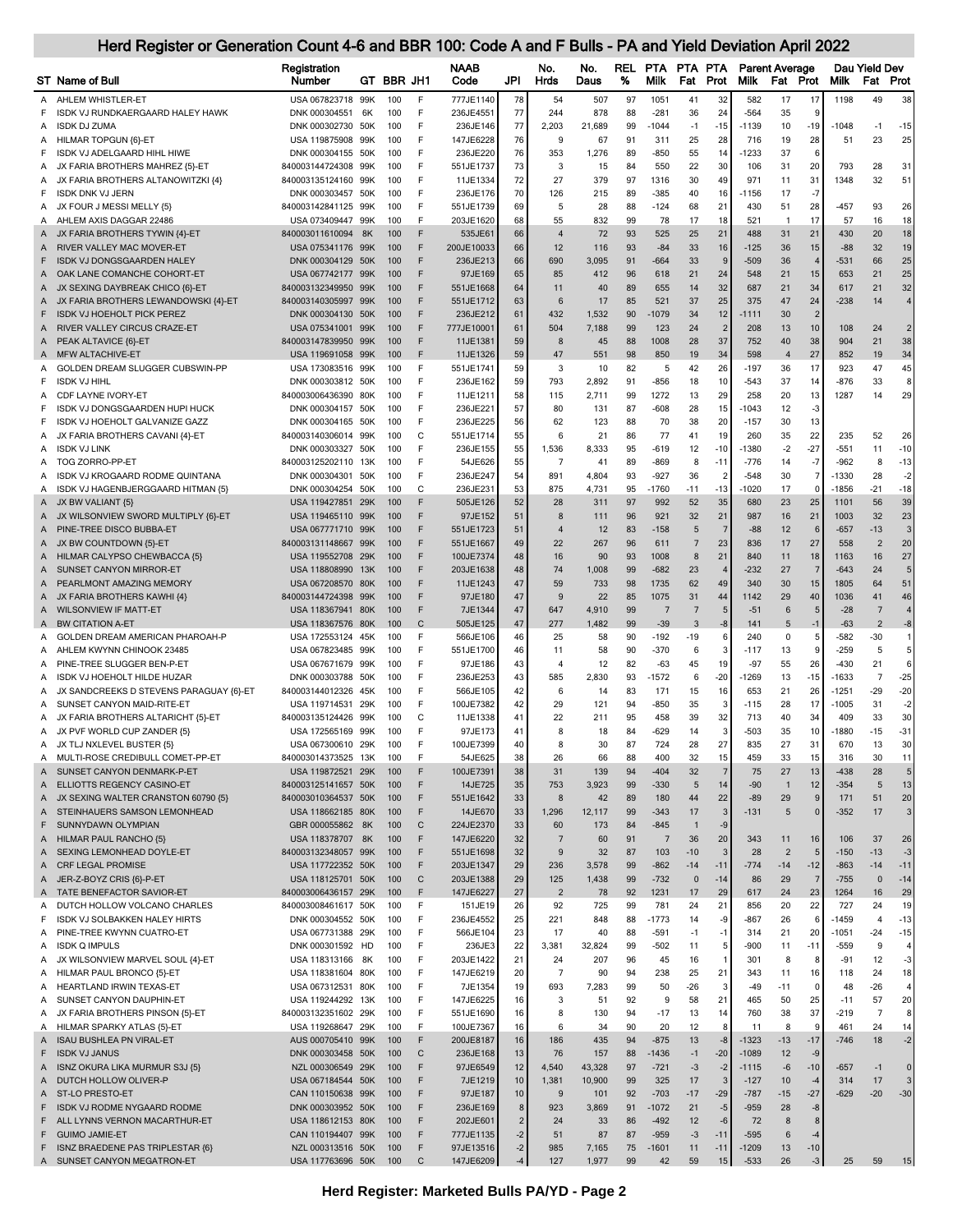|   | ST Name of Bull                           | Registration<br><b>Number</b> | GT.            | <b>BBR JH1</b> |   | <b>NAAB</b><br>Code | JPI    | No.<br>Hrds | No.<br>Daus | <b>REL</b><br>% | <b>PTA</b><br>Milk | PTA.<br>Fat    | <b>PTA</b><br>Prot | <b>Parent Average</b><br>Milk | Fat   | Prot  | Milk    | Dau Yield Dev | <b>Fat Prot</b> |
|---|-------------------------------------------|-------------------------------|----------------|----------------|---|---------------------|--------|-------------|-------------|-----------------|--------------------|----------------|--------------------|-------------------------------|-------|-------|---------|---------------|-----------------|
| A | RIVER VALLEY VICTORIOUS-ET                | 840003126479524               | 99K            | 100            |   | 7JE5032             | -9     | 426         | 1.778       | 99              | $-731$             | $-1$           | $-5$               | $-545$                        | $-17$ | $-14$ | $-734$  | $-1$          | -4              |
|   | ANMOR BELMONT WELSH WIZARD<br>- GL        | GBR 000055719                 | .8K            | 100            |   | 224JE2293           | $-11$  | 100         | 250         | 84              | $-767$             | $-13$          | $-21$              |                               |       |       |         |               |                 |
|   | RECTORS ABE SPREE                         | USA 115842443 50K             |                | 100            |   | 11JE984             | $-12$  | 30          | 97          | 94              | $-504$             | $-23$          | $-24$              | $-586$                        | $-15$ | $-14$ | $-506$  | $-24$         | $-24$           |
|   | ISNZ RIVERINA RONALDO CHAMP               | NZL 000314516 50K             |                | 100            | F | 97JE14516           | $-18$  | 230         | 1,211       | 71              | $-1786$            | $\overline{2}$ | $-14$              | $-854$                        | 18    |       |         |               |                 |
|   | RIBBLESDALE BEAUMONT                      | GBR 000055792 63K             |                | 100            |   | 224JE2336           | $-19$  | 91          | 289         | 87              | $-1602$            | 10             | $-22$              |                               |       |       |         |               |                 |
|   | ISNZ GLEN LEITH DEGREE OMNIBUS            | NZL 000314502 50K             |                | 100            |   | 97JE14502           | $-20$  | 216         | 1.107       | 79              | $-1238$            | 8              | $-2$               | $-219$                        | 44    | 10    |         |               |                 |
|   | <b>LAMARIA WILBERT-ET</b>                 | CAN 109960092 99K             |                | 100            | F | 551JE1693           | $-25$  | 23          | 38          | 86              | $-107$             | $-5$           | -8                 | $-194$                        | 12    |       | $-278$  | $-10$         | $-18$           |
|   | <b>NISKILLEN ENGINEER 401</b><br>- EN     | CAN 012038719 99K             |                | 100            |   | 224JE2479           | $-28$  | 105         | 254         | 91              | $-1343$            | $-11$          | $-35$              | $-1381$                       | $-33$ | $-37$ | $-1898$ | $-30$         | $-49$           |
|   | <b>CLOONEY CONQUERER-ET</b>               | GBR 000055781                 | 8K             | 100            |   | 224JE2329           | $-40$  | 58          | 167         | 84              | $-1004$            | -8             | $-20$              | $-982$                        | $-5$  | $-16$ |         |               |                 |
|   | POTTERSWALLS STARBUCK                     | GBR 000055607                 | 8K             | 100            |   | 224JE2275           | $-44$  | 140         | 307         | 85              | $-1532$            | 2              | $-32$              |                               |       |       |         |               |                 |
|   | <b>MAR MERCHANT MANUEL</b>                | USA 117577466                 | 50K            | 100            |   | 147JE6210           | $-50$  | 6           | 50          | 91              | $-682$             | $-3$           | $-25$              | $-541$                        | 9     | $-12$ | $-707$  | $-2$          | $-29$           |
|   | F SAXOWN KAISER CHIEF                     | GBR 000055717                 | 8 <sub>K</sub> | 100            |   | 224JE2316           | $-54$  | 92          | 261         | 84              | $-569$             | $-33$          | $-19$              |                               |       |       |         |               |                 |
|   | <b>EINHAUERS IATOLA APPLEJACK</b><br>- ST | USA 115488982 50K             |                | 100            |   | 11JE968             | $-68$  | 600         | 3,926       | 99              | $-960$             | $-25$          | $-22$              | $-822$                        | $-19$ | $-20$ | $-968$  | $-25$         | $-22$           |
|   | ROYALTY RIDGE MB FULL THROTTLE            | USA 118534918 80K             |                | 100            |   | 147JE6221           | $-71$  | 15          | 37          | 91              | $-1696$            | $-50$          | $-46$              | $-1273$                       | $-38$ | $-27$ | $-1930$ | $-60$         | $-52$           |
|   | <b>JRCROSSES ONTIME STAG</b><br>F FOI     | GBR 000055596                 | 8K             | 100            |   | 224JE2284           | $-78$  | 95          | 257         | 85              | $-1267$            | $-46$          | $-35$              |                               |       |       |         |               |                 |
|   | TRIPLE-T-CF MR SWAGGER-ET                 | 840003128791561               | 99K            | 100            |   | 7JE1605             | $-124$ | 57          | 97          | 92              | $-2449$            | $-48$          | $-57$              | $-1650$                       | $-35$ | $-41$ | $-2414$ | $-50$         | $-58$           |
|   | <b>KCJF HIRED MAGICIAN</b>                | 840003138865447               | 99K            | 100            |   | 7JE1705             | $-130$ | 23          | 65          | 90              | $-2754$            | $-77$          | $-76$              | $-1180$                       | $-34$ | $-35$ | $-3429$ | $-113$        | $-97$           |
|   | <b>ER VALLEY VENUS VIP-ET</b>             | 840003126479167               | 99K            | 100            |   | 777JE10003          | $-140$ | 214         | 581         | 98              | $-2287$            | $-73$          | $-67$              | $-1594$                       | $-35$ | $-40$ | $-2334$ | $-75$         | $-69$           |
|   | KATHIES KID ROCK<br>A MR                  | 840003128791587               | 63K            | 100            |   | 551JE1772           | $-148$ | 10          | 10          | 81              | $-1729$            | $-74$          | $-63$              | $-1594$                       | $-67$ | $-57$ | $-1992$ | $-52$         | $-63$           |
|   | A TOWER VUE PRIME TEQUILA-ET              | USA 114816452 HD              |                | 100            |   | 76JE156             | $-205$ | 1.732       | 6.122       | 99              | $-2141$            | $-56$          | $-58$              |                               |       |       | $-2148$ | $-55$         | $-58$           |
|   |                                           |                               |                |                |   |                     |        |             |             |                 |                    |                |                    |                               |       |       |         |               |                 |

## Genomic Tested (G) Bulls Marketed in the USA - PA and Yield Deviation

| G      | JX VIERRA THEBOSS {6}-ET            | 840003218042562         | 94K        | 100 | F           | 200JE1334  | 182 | 77       | 1178           | 73 | 51       | 1417   | 64 | 53       |  |
|--------|-------------------------------------|-------------------------|------------|-----|-------------|------------|-----|----------|----------------|----|----------|--------|----|----------|--|
| G      | RIVER VALLEY MAC MARGIN-ET          | 840003236548441         | 94K        | 100 | F           | 200JE10075 | 180 | 77       | 1579           | 81 | 55       | 1383   | 62 | 45       |  |
| G      | JX VIERRA ZZTOP {5}                 | 840003218042550         | 94K        | 100 | F           | 200JE1332  | 169 | 74       | 563            | 81 | 38       | 945    | 66 | 40       |  |
| G      | FOREST GLEN WESTPORT BECKS {6}      | USA 067650546           | 99K        | 100 | E           | 29JE4309   | 168 | 77       | 822            | 72 | 48       | 603    | 65 | 40       |  |
| G      | AHLEM COLONEL                       | 840003213753790         | 99K        | 100 | F           | 29JE4279   | 167 | 77       | 1571           | 39 | 40       | 1333   | 46 | 38       |  |
| G      | PROGENESIS MAYOR-ET                 | 840003218042596         | 94K        | 100 | E           | 200JE1340  | 165 | 74       | 1250           | 58 | 50       | 1539   | 57 | 50       |  |
| G      | VIERRA PRETENDERS-ET                | 840003218042459         | 94K        | 100 | F           | 200JE1314  | 161 | 76       | 1131           | 85 | 45       | 1359   | 75 | 48       |  |
| G      | CAL-MART JAMMER-ET                  | USA 067504833           | 99K        | 100 | F           | 29JE4305   | 159 | 74       | 658            | 70 | 40       | 380    | 63 | 33       |  |
| G      | CAL-MART WINGMAN-ET                 | USA 067424755 99K       |            | 100 | C           | 29JE4251   | 158 | 78       | 540            | 93 | 45       | 498    | 87 | 40       |  |
| G      | JX PROGENESIS MONARCH {5}-ET        | 840003218042551         | 94K        | 100 | E           | 200JE1333  | 158 | 74       | 952            | 60 | 37       | 1313   | 50 | 41       |  |
| G      | GOFF S-S-I LISTOWEL DABO-P-ET       | 840003217272164         | 94K        | 100 | F           | 507JE1930  | 157 | 77       | 841            | 49 | 39       | 934    | 35 | 38       |  |
| G      | AHLEM GIFTED GEPPETTO {6}-ET        | 840003213753879         | 94K        | 100 | F           | 507JE1985  | 156 | 74       | 586            | 62 | 41       | 576    | 54 | 31       |  |
| G      | JX SEXING GLTRY QUENTIN {5}-ET      | 840003213134227         | 63K        | 100 | F           | 551JE1845  | 155 | 72       | 1084           | 70 | 47       | 1227   | 73 | 49       |  |
| G      | JX CAL-MART BETTIS {5}-ET           | USA 067424769           | 99K        | 100 | F           | 29JE4273   | 155 | 77       | 374            | 78 | 39       | 604    | 60 | 38       |  |
| G      | PROGENESIS MEDIATOR-ET              | 840003218042589         | 94K        | 100 | F           | 200JE1345  | 154 | 74       | 1382           | 62 | 47       | 1539   | 57 | 50       |  |
| G      | ISDK VJ TUDVAD SAMSON STENO         | DNK 000304715 50K       |            | 100 | F           | 236JE4715  | 154 | 74       | $\overline{4}$ | 67 | 34       | $-202$ | 55 | 18       |  |
| G      | PINE-TREE ALTAEXCELSIOR-ET          | 840003229908049         | 99K        | 100 | $\mathbf C$ | 11JE7335   | 153 | 73       | 979            | 67 | 64       | 917    | 65 | 53       |  |
| G      | JX CAL-MART JOCKEY {5}-ET           | USA 067504835 99K       |            | 100 | F           | 29JE4326   | 153 | 74       | 955            | 83 | 46       | 793    | 71 | 40       |  |
| G      | CAL-MART JUICY-ET                   | USA 067504841           | 99K        | 100 | $\mathsf C$ | 29JE4327   | 153 | 77       | 523            | 95 | 46       | 692    | 85 | 44       |  |
| G      | SEXING JIG VIKTOR-ET                | 840003146621465 63K     |            | 100 | F           | 551JE1862  | 152 | 77       | 937            | 78 | 52       | 984    | 64 | 50       |  |
| G      | JX CAL-MART JULIAN {5}-ET           | USA 067484910           | 99K        | 100 | E           | 29JE4338   | 151 | 74       | 982            | 62 | 46       | 869    | 69 | 48       |  |
| G      | PROGENESIS DEVOUR-ET                | 840003209748320         | 94K        | 100 | F           | 200JE1293  | 151 | 77       | 1520           | 62 | 44       | 1591   | 58 | 47       |  |
| G      | FOUR J MONSTER {6}-P-ET             | 840003209703049 94K     |            | 100 | F           | 507JE2000  | 151 | 74       | 683            | 69 | 43       | 875    | 64 | 45       |  |
| G      | DG BAR MAID MOORE-ET                | 840003209259190         | .9K        | 100 | F           | 100JE7428  | 151 | 76       | 1160           | 70 | 38       | 1319   | 66 | 42       |  |
| G      | JX CAL-MART BAZZAR {5}-E1           | USA 067424767           | 99K        | 100 | F           | 29JE4276   | 150 | 77       | 1237           | 68 | 52       | 604    | 60 | 38       |  |
| G      | FOREST GLEN JIGGY JALAPENO-ET       | USA 067650510 63K       |            | 100 | $\mathsf F$ | 551JE1829  | 150 | 77       | 1060           | 56 | 52       | 1222   | 53 | 50       |  |
| G      | SANDCREEKS WESTPORT SANCHO {6}-ET   | 840003210484129         | 63K        | 100 | F           | 7JE1909    | 150 | 77       | 826            | 69 | 48       | 785    | 59 | 41       |  |
|        |                                     |                         |            |     | F           |            | 149 |          | 1562           |    |          | 1286   | 50 |          |  |
| G<br>G | PROGENESIS SPIRAL-ET                | 840003209774571         | 99K<br>94K | 100 | Ė           | 777JE1248  | 149 | 77<br>76 |                | 63 | 53       | 174    |    | 42       |  |
|        | TOG ALCAN 38306-ET                  | 840003209969248         |            | 100 | F           | 507JE1913  |     |          | 466            | 68 | 40<br>35 |        | 45 | 29<br>33 |  |
| G      | TOG VENETIE 38518-ET                | 840003209969460         | 63K        | 100 | F           | 551JE1828  | 149 | 76       | 145            | 54 |          | 74     | 61 |          |  |
| G      | CAL-MART JUDO-ET                    | USA 067504844           | 99K        | 100 | F           | 29JE4306   | 149 | 74       | $-85$          | 64 | 32       | 215    | 65 | 30       |  |
| G      | JX SANDCREEKS WESTPORT IZZO {6}-ET  | 840003151934289         | 99K        | 100 |             | 29JE4227   | 148 | 77       | 514            | 81 | 42       | 592    | 58 | 34       |  |
| G      | CAL-MART JOINER-ET                  | USA 067424731           | 99K        | 100 | F           | 29JE4257   | 148 | 77       | 767            | 77 | 41       | 919    | 69 | 41       |  |
| G      | <b>RED TOP CHIEF MAHOMES</b>        | 840003213193841         | 58K        | 100 | F           | 7JE1907    | 148 | 78       | 1139           | 85 | 40       | 1417   | 66 | 39       |  |
| G      | JX SEXING JIG VYTON {5}-ET          | 840003146622206         | 63K        | 100 | F           | 551JE1863  | 148 | 77       | 579            | 75 | 40       | 505    | 69 | 41       |  |
| G      | AHLEM WESTPORT CHECKERS {6}         | 840003202631251         | 58K        | 100 | F           | 14JE1896   | 147 | 77       | 827            | 56 | 45       | 718    | 56 | 39       |  |
| G      | CAL-MART JACKPOT-ET                 | USA 067504843           | 99K        | 100 | F           | 29JE4329   | 147 | 77       | 850            | 79 | 39       | 692    | 85 | 44       |  |
| G      | KASH-IN BIGGIE-P-ET                 | 840003221921388         | 94K        | 100 | F           | 200JE1339  | 146 | 77       | 1606           | 74 | 58       | 1364   | 53 | 51       |  |
| G      | JX AVI-LANCHE KOBE HOOPTIE {4}-P-ET | 840003148507540         | 58K        | 100 | F           | 14JE1830   | 146 | 78       | 982            | 85 | 56       | 1146   | 71 | 45       |  |
| G      | RDO ZAPP {4}-ET                     | 840003201460305         | 99K        | 100 | F           | 29JE4264   | 146 | 75       | 678            | 54 | 44       | 834    | 62 | 45       |  |
| G      | KASH-IN SUGAR DADDY-ET              | 840003149286929         | 63K        | 100 | F           | 551JE1798  | 145 | 78       | 682            | 73 | 47       | 547    | 60 | 39       |  |
| G      | JX CAL-MART WORSHIP {5}-ET          | USA 067504838           | 99K        | 100 | F           | 29JE4323   | 145 | 75       | 317            | 62 | 36       | 676    | 72 | 44       |  |
| G      | TOG ROLLER 39545-ET                 | 840003217483230         | 63K        | 100 | F           | 551JE1885  | 145 | 76       | 465            | 43 | 27       | $-199$ | 37 | 19       |  |
| G      | PEAK ALTACOPACABANA-ET              | 840003228352384         | 99K        | 100 | F           | 11JE7326   | 144 | 73       | 1077           | 65 | 55       | 899    | 65 | 48       |  |
| G      | LEGENDAIRY DELTORO {6}-ET           | USA 174074344           | 99K        | 100 | F           | 97JE210    | 144 | 77       | 1285           | 58 | 54       | 1076   | 66 | 53       |  |
| G      | KASH-IN SUAVECITO-ET                | 840003149286905         | 63K        | 100 | F           | 551JE1796  | 144 | 78       | 640            | 65 | 46       | 547    | 60 | 39       |  |
| G      | PEAK GOLDROYAL-ET                   | 840003218483953         | 99K        | 100 | $\mathsf C$ | 1JE7322    | 143 | 73       | 1199           | 88 | 62       | 1115   | 71 | 54       |  |
| G      | JX PEAK ALTASINGLETON {5}-ET        | 840003224956551         | 99K        | 100 | F           | 11JE7351   | 143 | 73       | 1008           | 70 | 56       | 845    | 64 | 49       |  |
| G      | JX TWINRIDGE ALTASASSO {4}-ET       | 840003207538047         | 99K        | 100 | E           | 11JE7161   | 143 | 75       | 661            | 65 | 43       | 540    | 62 | 34       |  |
| G      | TOG ISNER-P-ET                      | 840003203346681         | 55K        | 100 | F           | 97JE212    | 143 | 77       | 881            | 37 | 30       | 758    | 40 | 28       |  |
| G      | JX PEAK DEEPDIVE {5}-ET             | 840003234515173         | 99K        | 100 | F           | 1JE7344    | 142 | 72       | 938            | 85 | 55       | 912    | 78 | 48       |  |
| G      | VALSIGNA PINE BLIZZARD              | 840003126987947         | -94K       | 100 | F           | 7JE1965    | 142 | 77       | 893            | 63 | 50       | 609    | 49 | 39       |  |
| G      | JX VIERRA CLAPTON {4}-ET            | 840003200644122         | 99K        | 100 | F           | 777JE1228  | 142 | 78       | 1070           | 80 | 44       | 1028   | 75 | 37       |  |
| G      | ROWLEYS 1996 DANIEL TUCKER {6}-ET   | 840003201928443         | 58K        | 100 | F           | 507JE1816  | 142 | 76       | 881            | 51 | 41       | 901    | 34 | 37       |  |
| G      | PEAK A-GAME-ET                      | 840003217428926         | 99K        | 100 | F           | 1JE7247    | 141 | 77       | 1061           | 99 | 58       | 769    | 76 | 46       |  |
| G      | <b>VIERRA JONPARDI-ET</b>           | 840003218042426 94K     |            | 100 | E           | 200JE1300  | 141 | 77       | 677            | 74 | 50       | 909    | 58 | 46       |  |
|        | G JX DODAN LH TROOPER {4}           | 840003203116924 99K 100 |            |     | E           | 29JE4204   | 141 | 77       | 864            | 59 | 46       | 755    | 45 | 40       |  |
|        |                                     |                         |            |     |             |            |     |          |                |    |          |        |    |          |  |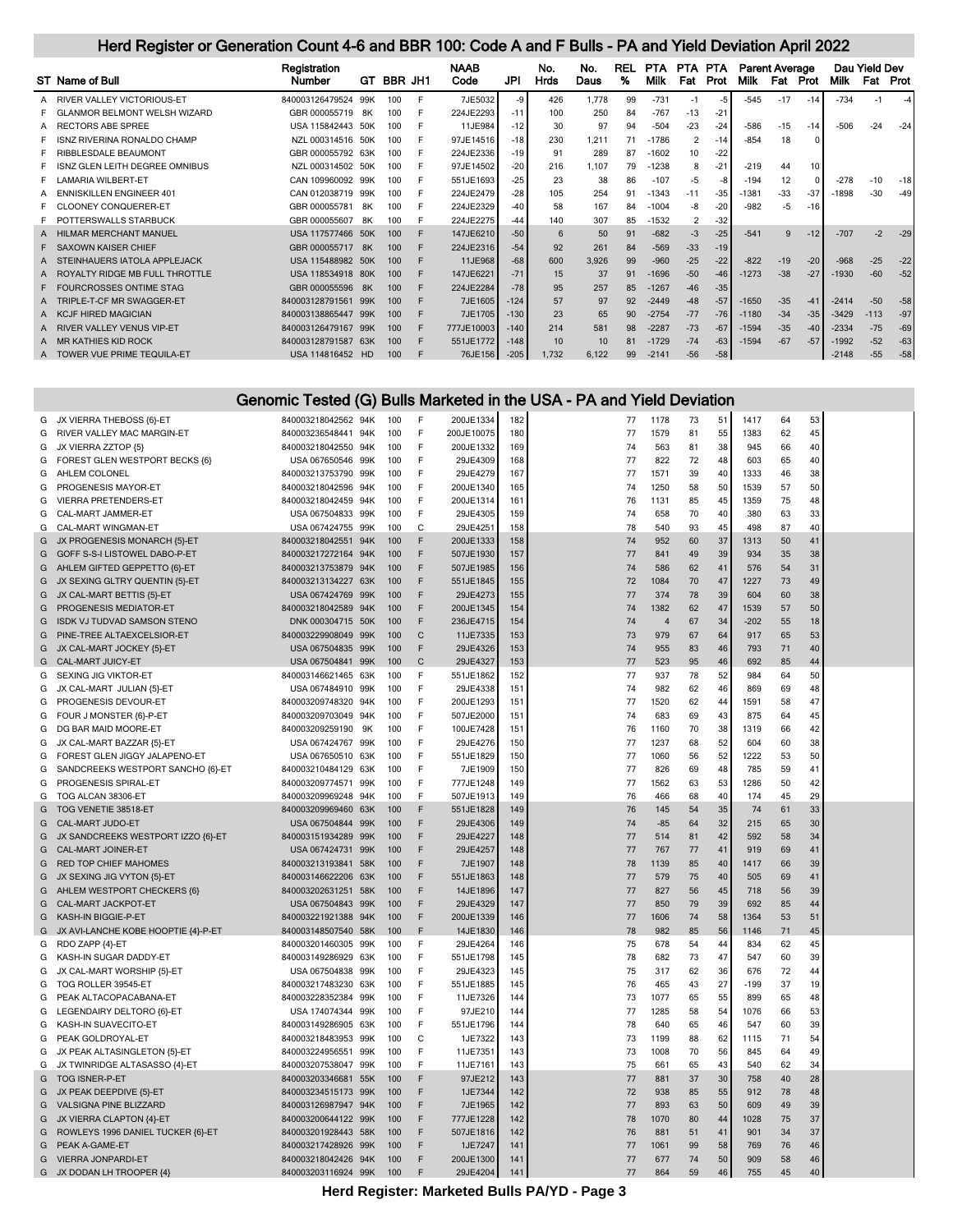|        | Herd Register or Generation Count 4-6 and BBR 100: Code A and F Bulls - PA and Yield Deviation April 2022 |                                            |            |            |               |                        |            |      |      |            |              |          |          |              |                       |          |      |               |                 |
|--------|-----------------------------------------------------------------------------------------------------------|--------------------------------------------|------------|------------|---------------|------------------------|------------|------|------|------------|--------------|----------|----------|--------------|-----------------------|----------|------|---------------|-----------------|
|        |                                                                                                           | Registration                               |            |            |               | <b>NAAB</b>            |            | No.  | No.  | <b>REL</b> | PTA PTA PTA  |          |          |              | <b>Parent Average</b> |          |      | Dau Yield Dev |                 |
|        | ST Name of Bull                                                                                           | Number                                     |            | GT BBR JH1 |               | Code                   | JPI        | Hrds | Daus | %          | Milk         | Fat      | Prot     | Milk         | Fat                   | Prot     | Milk |               | <b>Fat Prot</b> |
| G<br>G | JX DUPAT VJ GISLEV GALANTIS {6}-ET<br>JX CAL-MART BIGCHEESE {5}-ET                                        | 840003209721941 94K<br>USA 067424787 99K   |            | 100<br>100 | F<br>F        | 7JE2036<br>29JE4301    | 141<br>141 |      |      | 76<br>77   | 677<br>$-8$  | 38<br>72 | 42<br>40 | 441<br>209   | 39<br>66              | 36<br>41 |      |               |                 |
|        | G PVF ZON                                                                                                 | 840003205771467 99K                        |            | 100        | F             | 1JE7314                | 141        |      |      | 77         | 1036         | 63       | 35       | 1294         | 60                    | 38       |      |               |                 |
| G<br>G | JX VIERRA TUPAC {5}-ET<br>TOG ORBICULARIS-ET                                                              | 840003218042593 94K<br>840003203347248     | 99K        | 100<br>100 | F<br>F        | 200JE1346<br>97JE203   | 140<br>140 |      |      | 73<br>75   | 1103<br>731  | 69<br>35 | 53<br>46 | 1063<br>752  | 56<br>18              | 47<br>31 |      |               |                 |
| G      | JX RIALS JIGGY BALLER {4}-ET                                                                              | USA 067514793 99K                          |            | 100        | F             | 29JE4332               | 140        |      |      | 77         | 1008         | 61       | 44       | 969          | 53                    | 40       |      |               |                 |
| G      | TOG CASSELTON 39774-ET                                                                                    | 840003217483459 63K                        |            | 100        | F             | 551JE1887              | 140        |      |      | 75         | 591          | 52       | 34       | 208          | 54                    | 29       |      |               |                 |
| G      | JX VIERRA BBKING {6}-ET                                                                                   | 840003218042563 94K                        |            | 100        | F             | 200JE1335              | 139        |      |      | 77         | 984          | 77       | 53       | 1504         | 59                    | 55       |      |               |                 |
| G<br>G | ROWLEYS MUDBUG {6}-ET<br>JX VIERRA OZZY {5}-ET                                                            | 840003201928447 99K<br>840003218042518 94K |            | 100<br>100 | F<br>F        | 777JE948<br>200JE1322  | 139<br>139 |      |      | 77<br>74   | 1501<br>640  | 54<br>73 | 48<br>48 | 1549<br>670  | 59<br>66              | 50<br>43 |      |               |                 |
| G      | JX CAL-MART BOOTS {5}-ET                                                                                  | USA 067424764 99K                          |            | 100        | F             | 29JE4275               | 139        |      |      | 77         | 910          | 63       | 47       | 604          | 60                    | 38       |      |               |                 |
| G.     | JX PEAK DOUBLE PLAY {5}-ET                                                                                | 840003215564964 99K                        |            | 100        | F             | 1JE7289                | 139        |      |      | 73         | 1253         | 63       | 44       | 945          | 60                    | 37       |      |               |                 |
| G      | RIVER VALLEY THRASHER MIDWAY-ET                                                                           | USA 067801435 94K                          |            | 100        | F             | 507JE5078              | 139        |      |      | 74         | 651          | 59       | 38       | 714          | 38                    | 34       |      |               |                 |
| G      | JX S-S-I VICTORY L SKALSKI {5}-P-ET                                                                       | 840003217272537                            | 94K        | 100<br>100 | F<br>F        | 614JE1929              | 139<br>139 |      |      | 78         | 546          | 49       | 37<br>35 | 885<br>323   | 36                    | 36<br>32 |      |               |                 |
| G<br>G | VALSIGNA GISLEV UNCOMMON-ET<br>AHLEM MIAMI PATRONUS-ET                                                    | 840003221914142 94K<br>840003213753889     | 94K        | 100        | F             | 7JE2023<br>507JE1987   | 138        |      |      | 76<br>77   | 698<br>1315  | 58<br>44 | 56       | 992          | 59<br>35              | 43       |      |               |                 |
| G      | <b>CAL-MART WISEMAN-ET</b>                                                                                | USA 067424753 99K                          |            | 100        | С             | 29JE4250               | 138        |      |      | 78         | 924          | 102      | 52       | 498          | 87                    | 40       |      |               |                 |
| G      | JX FARIA JIGGY KELLEN {5}-ET                                                                              | 840003143701936 63K                        |            | 100        | F             | 551JE1812              | 138        |      |      | 77         | 1271         | 58       | 49       | 1151         | 50                    | 46       |      |               |                 |
| G      | <b>TOG ARTHUR-ET</b>                                                                                      | 840003217482964 99K                        |            | 100        | F             | 29JE4334               | 138        |      |      | 75         | 365          | 68       | 41       | 364          | 51                    | 28       |      |               |                 |
| G<br>G | JX ABS TLD DAWSON {5}-ET<br>JX CAL-MART WALNUT {5}-ET                                                     | 840003146074410 99K<br>USA 067424792 99K   |            | 100<br>100 | F<br>F        | 29JE4219<br>29JE4293   | 138<br>137 |      |      | 77<br>75   | 468<br>480   | 68<br>49 | 35<br>49 | 270<br>429   | 67<br>41              | 35<br>39 |      |               |                 |
|        | G JX TAYLOR BROTHERS LL BEAN {5}-ET                                                                       | 840003217135107 99K                        |            | 100        | F             | 29JE4315               | 137        |      |      | 73         | 543          | 63       | 38       | 669          | 46                    | 33       |      |               |                 |
| G      | FOREST GLEN GISLEV ALVORD-ET                                                                              | USA 067650559 99K                          |            | 100        | F             | 29JE4320               | 137        |      |      | 76         | 409          | 71       | 37       | 448          | 57                    | 40       |      |               |                 |
| G      | <b>TOG DELTOID-ET</b>                                                                                     | 840003203347295 99K                        |            | 100        | F             | 200JE1262              | 137        |      |      | 78         | 166          | 60       | 37       | $-67$        | 58                    | 33       |      |               |                 |
| G<br>G | JX PEAK ALTADEANDRE {5}-ET<br>JX PROGENESIS LONDON {6}-ET                                                 | 840003215564810 99K<br>840003218042412 94K |            | 100<br>100 | F<br>F        | 11JE7200<br>777JE1305  | 137<br>137 |      |      | 77<br>76   | 480<br>851   | 61<br>61 | 34<br>30 | 794<br>679   | 53<br>47              | 37<br>26 |      |               |                 |
| G      | JX CAL-MART WYLIE {5}-ET                                                                                  | USA 067504856 99K                          |            | 100        | F             | 29JE4325               | 136        |      |      | 75         | 626          | 67       | 50       | 676          | 72                    | 44       |      |               |                 |
| G      | PEAK VAULTBOY-ET                                                                                          | 840003228352371 99K                        |            | 100        | C             | 1JE7324                | 136        |      |      | 73         | 1078         | 70       | 48       | 899          | 65                    | 48       |      |               |                 |
| G      | SEXING JIGGY TELESE-ET                                                                                    | 840003213134147 63K                        |            | 100        | F             | 551JE1814              | 136        |      |      | 76         | 904          | 73       | 43       | 1027         | 77                    | 46       |      |               |                 |
| G<br>G | JX VIERRA HENDRIX {4}-ET<br>VIERRA BILLYBOB-ET                                                            | 840003209748346<br>840003218042588         | 99K<br>94K | 100<br>100 | F<br>F        | 1JE7343<br>200JE924    | 135<br>134 |      |      | 75<br>76   | 1358<br>1620 | 62<br>64 | 59<br>62 | 1140<br>1260 | 50<br>52              | 55<br>52 |      |               |                 |
| G      | PEAK ALTABREGO-ET                                                                                         | 840003229908069 99K                        |            | 100        | F             | 11JE7394               | 134        |      |      | 75         | 1162         | 63       | 54       | 1170         | 55                    | 50       |      |               |                 |
| G      | JX PEAK ALTAROLL TIDE {5}-ET                                                                              | 840003218483948 99K                        |            | 100        | F             | 11JE7290               | 134        |      |      | 74         | 1386         | 60       | 46       | 1105         | 59                    | 39       |      |               |                 |
| G      | <b>TOG LATITUDE-ET</b>                                                                                    | 840003203347314 99K                        |            | 100        | F             | 200JE1264              | 134        |      |      | 78         | 200          | 62       | 42       | $-67$        | 58                    | 33       |      |               |                 |
| G      | JX PEAK DIRECTION {5}-ET<br>G JX CAL-MART WONKA {5}-ET                                                    | 840003215564960 99K<br>USA 067424798 99K   |            | 100<br>100 | F<br>F        | 1JE7288<br>29JE4292    | 134<br>134 |      |      | 73<br>74   | 1290<br>469  | 60<br>74 | 41<br>39 | 945<br>610   | 60<br>60              | 37<br>38 |      |               |                 |
| G      | JX FOREST GLEN GALLANTRY DRAKE {5}-ET                                                                     | USA 067650570 63K                          |            | 100        | F             | 551JE1883              | 134        |      |      | 74         | 899          | 54       | 37       | 722          | 55                    | 37       |      |               |                 |
| G      | TOG BRONZE 36673-ET                                                                                       | 840003149715762 55K                        |            | 100        | F             | 97JE200                | 134        |      |      | 79         | 963          | 48       | 30       | 466          | 39                    | 23       |      |               |                 |
| G      | JX DUPAT ALTAKENO {6}-ET                                                                                  | 840003206581246 99K                        |            | 100        | F             | 11JE7368               | 133        |      |      | 74         | 981          | 46       | 49       | 998          | 35                    | 42       |      |               |                 |
| G      | JX VICTORY CALIBAN BESTBALL {5}-ET                                                                        | 840003220027157 94K                        |            | 100<br>100 | F<br>F        | 7JE2007                | 133<br>133 |      |      | 74<br>74   | 627<br>635   | 60<br>69 | 42<br>41 | 1049<br>584  | 41<br>49              | 41<br>30 |      |               |                 |
| G      | VICTORY THRASHER NICKLAUS-ET<br>G CLOVER FARMS GISLEV JUMPSTART-ET                                        | 840003217271900 94K<br>USA 067801467 94K   |            | 100        | F             | 507JE1928<br>7JE2021   | 133        |      |      | 76         | 372          | 54       | 39       | 128          | 49                    | 32       |      |               |                 |
| G      | SUNSET CANYON 847-ET                                                                                      | USA 173969751 9K                           |            | 100        | F             | 100JE7429              | 133        |      |      | 75         | 591          | 76       | 37       | 566          | 75                    | 30       |      |               |                 |
| G      | JX VICTORY DANIEL PHIL {6}-ET                                                                             | 840003213511591 94K                        |            | 100        | F             | 14JE1924               | 132        |      |      | 77         | 911          | 55       | 52       | 777          | 51                    | 48       |      |               |                 |
| G      | PEAK ALTAAPRICITY-ET                                                                                      | 840003218484072 99K                        |            | 100        | C<br>F        | 11JE7301               | 132        |      |      | 73         | 632          | 67       | 49       | 685          | 60                    | 44       |      |               |                 |
| G<br>G | JX SEXING GLTRY KYE {5}-ET<br>JX TAYLOR JIGGY RIVER {5}-ET                                                | 840003213134244 63K<br>840003143701931 63K |            | 100<br>100 | F             | 551JE1850<br>551JE1808 | 132<br>132 |      |      | 73<br>77   | 819<br>631   | 75<br>54 | 47<br>45 | 1005<br>939  | 72<br>43              | 47<br>38 |      |               |                 |
|        | G VALSIGNA THRASHER VOLANT-ET                                                                             | 840003126987953 94K                        |            | 100        | $\mathcal{C}$ | 14JE2002               | 132        |      |      | 74         | 858          | 50       | 40       | 923          | 48                    | 38       |      |               |                 |
| G      | JX PROGENESIS LOCHLET {6}-ET                                                                              | 840003218042450 94K                        |            | 100        | F             | 200JE1315              | 131        |      |      | 76         | 1049         | 58       | 46       | 1161         | 62                    | 49       |      |               |                 |
| G      | RIVER VALLEY CHIEF COURAGE-ET                                                                             | 840003236548445 94K                        |            | 100        | F             | 200JE10076             | 131        |      |      | 76         | 748          | 66       | 35       | 1159         | 67                    | 40       |      |               |                 |
| G      | ROWLEYS 80 CALIBAN OVERALLS-ET<br>G PEAK ALTAAVENTURINE-ET                                                | 840003230110523 94K<br>840003228352389 99K |            | 100<br>100 | F<br>F        | 7JE2022<br>11JE7325    | 131<br>130 |      |      | 74<br>73   | 469<br>1035  | 52<br>62 | 26<br>55 | 398<br>899   | 33<br>65              | 19<br>48 |      |               |                 |
| G      | JX PEAK ALTASUPERBET {6}-ET                                                                               | 840003218484048 99K                        |            | 100        | F             | 11JE7356               | 130        |      |      | 77         | 759          | 71       | 46       | 885          | 57                    | 43       |      |               |                 |
| G      | RIVER VALLEY MASERATI-ET                                                                                  | 840003217183027 94K                        |            | 100        | F             | 200JE10071             | 130        |      |      | 76         | 1272         | 41       | 45       | 923          | 39                    | 41       |      |               |                 |
| G      | JX PINE-TREE GM VIGKUS {6}-ET                                                                             | USA 067762444 94K                          |            | 100        | F             | 551JE1851              | 130        |      |      | 79         | 863          | 60       | 44       | 1000         | 57                    | 51       |      |               |                 |
| G<br>G | TOG WINTHROP 38914-P-ET<br>JX PRIMUS ROWAN CORSAIR {5}-ET                                                 | 840003209969856 58K<br>840003213193868 94K |            | 100<br>100 | F<br>F        | 54JE910<br>550JE1947   | 130<br>130 |      |      | 76<br>74   | 380<br>747   | 52<br>54 | 37<br>35 | 462<br>637   | 40<br>37              | 35<br>30 |      |               |                 |
| G      | JX ALL LYNNS VANDER {6}                                                                                   | USA 174149114 94K                          |            | 100        | F             | 97JE211                | 130        |      |      | 76         | 271          | 66       | 32       | 578          | 45                    | 34       |      |               |                 |
| G      | JX PROGENESIS MICHELIN {6}-ET                                                                             | 840003218042619 55K                        |            | 100        | F             | 200JE1341              | 129        |      |      | 76         | 1261         | 64       | 49       | 1305         | 65                    | 51       |      |               |                 |
| G      | VICTORY S-S-I MIAMI HOLEINONE-ET                                                                          | 840003151455737 58K                        |            | 100        | F             | 507JE1820              | 129        |      |      | 78         | 835          | 50       | 44       | 624          | 41                    | 37       |      |               |                 |
| G<br>G | RDO PRINGLE {5}-ET<br>PEAK SUPERSEDE-P-ET                                                                 | 840003133375994 99K<br>840003234515159 99K |            | 100<br>100 | F<br>F        | 29JE4267<br>11JE7336   | 129<br>129 |      |      | 75<br>77   | 625<br>1159  | 57<br>52 | 44<br>43 | 396<br>1265  | 63<br>53              | 37<br>49 |      |               |                 |
| G      | VIERRA BILLYJOEL-ET                                                                                       | 840003218042425 94K                        |            | 100        | F             | 777JE1301              | 129        |      |      | 77         | 888          | 36       | 41       | 911          | 44                    | 44       |      |               |                 |
| G      | SEXING BUBBA LUEE {6}-ET                                                                                  | 840003143701928                            | 63K        | 100        | F             | 551JE1803              | 129        |      |      | 75         | 456          | 40       | 41       | 321          | 29                    | 26       |      |               |                 |
| G      | ABS 4465 LAWSON-ET                                                                                        | 840003146074465 99K                        |            | 100        | F             | 29JE4270               | 129        |      |      | 77         | 567          | 63       | 40       | 476          | 62                    | 39       |      |               |                 |
| G      | JX RIVER VALLEY MONSTER {5}-ET                                                                            | 840003217183018 94K                        |            | 100<br>100 | F<br>F        | 200JE10069             | 129<br>129 |      |      | 74<br>75   | 726<br>88    | 72<br>38 | 35<br>24 | 821<br>778   | 59<br>34              | 38<br>32 |      |               |                 |
| G<br>G | GOFF S-S-I NAVIDAD JAKE-ET<br>RIVER VALLEY HERITAGE {6}-ET                                                | 840003219392675 94K<br>USA 067801420 99K   |            | 100        | F             | 14JE1969<br>777JE10060 | 128        |      |      | 77         | 1495         | 90       | 62       | 1037         | 59                    | 44       |      |               |                 |
|        | G TAYLOR BROS ALTAALTERNATIVE-ET                                                                          | 840003217135021 99K                        |            | 100        | F             | 11JE7306               | 128        |      |      | 78         | 1304         | 48       | 52       | 687          | 38                    | 33       |      |               |                 |
| G      | PEAK ALTAHAKUNA {4}-ETS                                                                                   | 840003234515175 99K                        |            | 100        | F             | 11JE7337               | 128        |      |      | 74         | 706          | 69       | 49       | 614          | 57                    | 39       |      |               |                 |
| G      | JX PEAK STARGATE {5}-ET                                                                                   | 840003215564965 99K                        |            | 100        | F<br>F        | 1JE7300                | 128        |      |      | 73         | 1578         | 65       | 45       | 1105         | 59                    | 39       |      |               |                 |
| G<br>G | CAL-MART WINDOW-ET<br>JX VIERRA KISS {5}-ET                                                               | USA 067424790 99K<br>840003218042442 94K   |            | 100<br>100 | F             | 29JE4289<br>200JE1310  | 128<br>128 |      |      | 77<br>76   | 162<br>374   | 71<br>51 | 44<br>32 | 358<br>349   | 60<br>46              | 40<br>28 |      |               |                 |
| G      | <b>VIERRA TENPENNY-ET</b>                                                                                 | 840003200644093 99K                        |            | 100        | F             | 777JE1222              | 127        |      |      | 78         | 1831         | 58       | 58       | 1535         | 51                    | 52       |      |               |                 |
| G      | PEAK TOP AGENT-ET                                                                                         | 840003149120938 99K                        |            | 100        | F             | 1JE7245                | 127        |      |      | 76         | 900          | 73       | 41       | 1080         | 61                    | 49       |      |               |                 |
| G      | <b>BW GRADUATE</b>                                                                                        | USA 174052049 94K                          |            | 100        | F             | 7JE1939                | 127        |      |      | 77         | 822          | 58       | 41       | 701          | 48                    | 35       |      |               |                 |
| G<br>G | TOG RANDOLPH 38821-P-ET<br><b>DUPAT THRASHER WELD-ET</b>                                                  | 840003209969763 58K<br>840003206581219 94K |            | 100<br>100 | F<br>F        | 54JE909<br>14JE1951    | 127<br>127 |      |      | 77<br>74   | 588<br>947   | 79<br>41 | 38<br>36 | 358<br>1191  | 65<br>45              | 35<br>46 |      |               |                 |
| G      | <b>TOG ALTAWINDHAM-ET</b>                                                                                 | 840003209969703 99K                        |            | 100        | F             | 11JE7311               | 127        |      |      | 76         | 706          | 55       | 36       | 592          | 56                    | 30       |      |               |                 |
|        | G JX PEAK ALTACAPTIVA {5}-ET                                                                              | 840003228352336 99K                        |            | 100        | F             | 11JE7371               | 127        |      |      | 73         | 945          | 64       | 34       | 973          | 53                    | 30       |      |               |                 |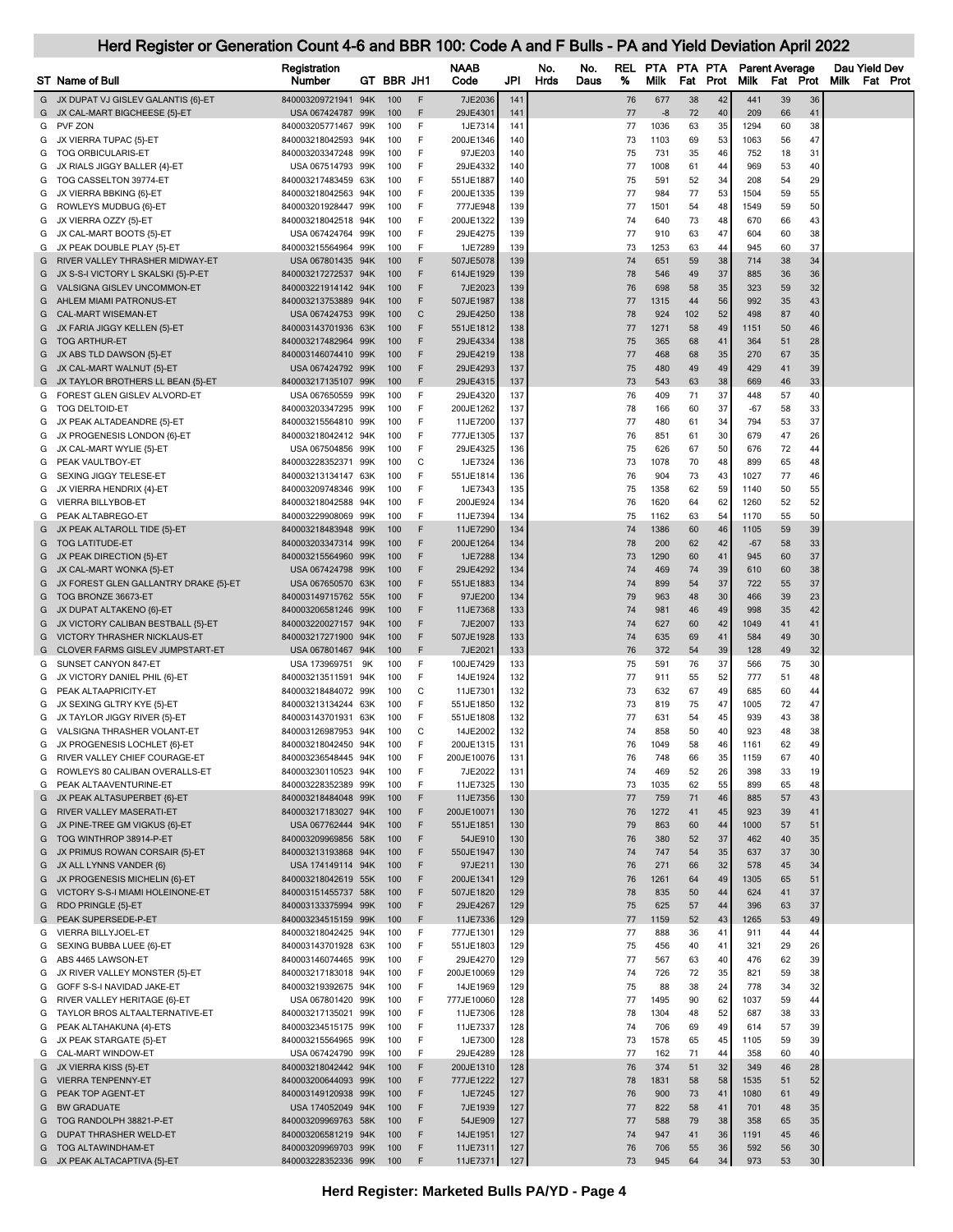|        | <b>ST</b> Name of Bull                                        | Registration<br>Number                     |            | GT BBR JH1 |                   | NAAB<br>Code           | JPI        | No.<br>No.<br>Hrds<br>Daus | REL<br>% | <b>PTA</b><br>Milk | PTA.<br>Fat | <b>PTA</b><br>Prot | Milk         | <b>Parent Average</b><br>Fat<br>Prot |          | Dau Yield Dev<br><b>Milk</b><br><b>Fat Prot</b> |
|--------|---------------------------------------------------------------|--------------------------------------------|------------|------------|-------------------|------------------------|------------|----------------------------|----------|--------------------|-------------|--------------------|--------------|--------------------------------------|----------|-------------------------------------------------|
| G      | SANDCREEKS KOLONEL-PP-ET                                      | 840003210484172                            | 94K        | 100        | F                 | 200JE1338              | 126        |                            | 74       | 1444               | 41          | 49                 | 1378         | 36                                   | 50       |                                                 |
| G      | JX SEXING NUMAN {5}-ET                                        | 840003213131267 63K                        |            | 100        | F                 | 551JE1879              | 126        |                            | 74       | 891                | 52          | 46                 | 1040         | 61                                   | 50       |                                                 |
| G      | VALSIGNA THRASHER ARMADA-ET                                   | 840003126987944 94K                        |            | 100        | C                 | 14JE1962               | 126        |                            | 74       | 707                | 65          | 44                 | 601          | 56                                   | 38       |                                                 |
| G      | KASH-IN MR SMITH-ET                                           | 840003149286928 63K                        |            | 100        | F                 | 551JE1797              | 126        |                            | 78       | 118                | 68          | 43                 | 547          | 60                                   | 39       |                                                 |
| G      | PEAK RAZOR SHARP-ET                                           | 840003206963192 99K                        |            | 100        | F                 | 1JE7141                | 126        |                            | 77       | 579                | 65          | 39                 | 902          | 49                                   | 45       |                                                 |
| G      | CLOVER FARMS JACKS POTOGOLD                                   | USA 067801412 58K                          |            | 100        | F                 | 614JE1908              | 126        |                            | 77       | 677                | 41          | 37                 | 792          | 35                                   | 42       |                                                 |
| G      | CAL-MART WILCO-ET                                             | USA 067424765 99K                          |            | 100        | F                 | 29JE4278               | 126        |                            | 78       | 811                | 68          | 34                 | 537          | 59                                   | 30       |                                                 |
| G      | SEXING JIGSAW-ET                                              | 840003146623301                            | 63K        | 100        | F<br>F            | 551JE1838              | 126        |                            | 76       | 786                | 60          | 32                 | 366          | 58                                   | 31       |                                                 |
| G      | PEAK ALTAALLISTER-ET<br>JX RDO CASTLEROCK {4}-ET              | 840003217428927<br>840003133376161         | 99K<br>99K | 100<br>100 | F                 | 11JE7272<br>29JE4203   | 125<br>125 |                            | 77<br>75 | 683<br>679         | 92<br>60    | 48<br>45           | 769<br>872   | 76<br>59                             | 46<br>49 |                                                 |
| G<br>G | JX PEAK ALTASHAVAR {5}-ET                                     | 840003215564805 99K                        |            | 100        | F                 | 11JE7199               | 125        |                            | 77       | 958                | 64          | 41                 | 794          | 53                                   | 37       |                                                 |
| G      | JX DUPAT THRASHER NITTY {6}-ET                                | 840003206581242 94K                        |            | 100        | F                 | 14JE1994               | 125        |                            | 74       | 922                | 43          | 37                 | 1022         | 34                                   | 40       |                                                 |
| G      | JX PINE-TREE 1597 GISLEV NED 2533 {6}-ET                      | USA 067762533 94K                          |            | 100        | F                 | 551JE1852              | 125        |                            | 76       | 65                 | 50          | 28                 | 484          | 43                                   | 32       |                                                 |
| G      | <b>VIERRA GREENDAY-ET</b>                                     | 840003218042479 94K                        |            | 100        | F                 | 200JE1312              | 124        |                            | 73       | 1105               | 55          | 44                 | 801          | 45                                   | 36       |                                                 |
| G      | JX HIGHPOINT LUTHER {6}-ET                                    | 840003212656791 99K                        |            | 100        | F                 | 29JE4246               | 124        |                            | 75       | 569                | 67          | 44                 | 478          | 65                                   | 38       |                                                 |
| G      | DUPAT THRASHER WISEMAN-ET                                     | 840003206581221 94K                        |            | 100        | F                 | 7JE1950                | 124        |                            | 74       | 1263               | 19          | 41                 | 1074         | 35                                   | 44       |                                                 |
| G      | SEXING RHUSS MEXY-ET                                          | 840003213134239                            | 63K        | 100        | F                 | 551JE1848              | 124        |                            | 73       | 1043               | 61          | 41                 | 1000         | 54                                   | 40       |                                                 |
| G      | JX JER-Z-BOYZ SSI GOALS {5}-P-ET                              | USA 173862773 58K                          |            | 100        | F                 | 507JE1899              | 124        |                            | 77       | 760                | 31          | 27                 | 582          | 32                                   | 28       |                                                 |
| G      | JX PINE-TREE DARKHORSE {6}-ET                                 | USA 067762451                              | 99K        | 100        | F                 | 29JE4285               | 123        |                            | 79       | 1226               | 80          | 54                 | 1000         | 57                                   | 51       |                                                 |
| G      | JX PROGENESIS BELMONT {5}-ET                                  | 840003218042382 94K                        |            | 100<br>100 | F<br>F            | 200JE1299              | 123<br>123 |                            | 77       | 1029<br>1206       | 77<br>49    | 48<br>47           | 1033<br>1024 | 62                                   | 43       |                                                 |
| G<br>G | JX PROGENESIS COBALT {6}-ET<br>JX PEAK ICONIC {5}-ET          | 840003218042376 94K<br>840003149120925 99K |            | 100        | C                 | 777JE1316<br>1JE7223   | 123        |                            | 77<br>77 | 927                | 66          | 43                 | 576          | 63<br>59                             | 42<br>33 |                                                 |
| G      | JX SEXING GM RHUSS {6}-ET                                     | 840003146625424 63K                        |            | 100        | F                 | 551JE1781              | 123        |                            | 77       | 813                | 50          | 31                 | 887          | 54                                   | 35       |                                                 |
| G      | JX SUNNY RIDGE TRIUMPH GARTH {6}                              | USA 174129026 94K                          |            | 100        | F                 | 551JE1869              | 122        |                            | 77       | 1635               | 67          | 58                 | 1600         | 54                                   | 50       |                                                 |
| G      | JX PEAK ALTAFIREOPAL {6}-ET                                   | 840003228352351 99K                        |            | 100        | F                 | 11JE7333               | 122        |                            | 77       | 987                | 51          | 47                 | 885          | 57                                   | 43       |                                                 |
| G      | <b>BOHNERTS ALTADEONTE</b>                                    | USA 174084556                              | 99K        | 100        | F                 | 11JE7269               | 122        |                            | 77       | 1398               | 46          | 42                 | 1313         | 36                                   | 42       |                                                 |
| G      | JX PEAK ALTAODYSSEUS {5}-ET                                   | 840003218483949                            | 99K        | 100        | F                 | 11JE7292               | 122        |                            | 73       | 1179               | 44          | 42                 | 1043         | 60                                   | 43       |                                                 |
| G      | JX PEAK PREMONITION {4}-ET                                    | 840003208643046                            | 99K        | 100        | F                 | 1JE7214                | 122        |                            | 75       | 984                | 68          | 40                 | 585          | 50                                   | 27       |                                                 |
| G      | TOG WYNDMERE-PP-ET                                            | 840003217483414 99K                        |            | 100        | F                 | 29JE4333               | 122        |                            | 75       | 266                | 37          | 30                 | 188          | 35                                   | 29       |                                                 |
| G      | JX PRIMUS CLOSER CORDOBA {5}-ET                               | 840003213193864 94K                        |            | 100        | F                 | 614JE1955              | 122        |                            | 76       | 758                | 50          | 25                 | 828          | 34                                   | 26       |                                                 |
| G      | JX ABS 2208 JOURNEY {5}-ET                                    | 840003223362208 99K                        |            | 100        | F                 | 29JE4282               | 121        |                            | 74       | 757                | 58          | 44                 | 634          | 70                                   | 46       |                                                 |
| G      | JX CAL-MART NORM HENRY {4}-ET<br>JX CO-OP CHARADES {5}-ET     | USA 067374682 99K<br>840003206963236       | 99K        | 100<br>100 | E<br>$\mathsf{C}$ | 29JE4199<br>1JE7198    | 121<br>121 |                            | 77<br>77 | 880<br>697         | 63<br>67    | 42<br>31           | 655<br>699   | 61<br>69                             | 35<br>33 |                                                 |
| G<br>G | JX FARIA BROTHERS LEONARD {5}-ET                              | 840003207770566 99K                        |            | 100        | F                 | 29JE4222               | 120        |                            | 77       | 1209               | 80          | 55                 | 936          | 66                                   | 46       |                                                 |
| G      | JX PEAK ALTABIG HIT {6}-ET                                    | 840003218483952                            | 99K        | 100        | F                 | 11JE7293               | 120        |                            | 77       | 808                | 73          | 47                 | 997          | 63                                   | 49       |                                                 |
| G      | TOG PITTSFIELD 38801-P-ET                                     | 840003209969743 63K                        |            | 100        | F                 | 551JE1884              | 120        |                            | 77       | 463                | 75          | 39                 | 358          | 65                                   | 35       |                                                 |
| G      | DUPAT THRASHER WILDWOOD-ET                                    | 840003206581223 94K                        |            | 100        | F                 | 614JE1952              | 119        |                            | 74       | 1613               | 55          | 56                 | 1191         | 45                                   | 46       |                                                 |
| G      | AHLEM TRILOGY-P                                               | 840003202631379 94K                        |            | 100        | F                 | 777JE1276              | 119        |                            | 77       | 1300               | 57          | 52                 | 1051         | 55                                   | 42       |                                                 |
| G      | <b>FOREST GLEN GISLEV BRONSON-ET</b>                          | USA 067650558 94K                          |            | 100        | F                 | 551JE1870              | 119        |                            | 76       | 344                | 68          | 43                 | 213          | 54                                   | 38       |                                                 |
| G      | JX FARIA BROTHERS ALTAMOURA {5}-P-ET                          | 840003216568786 99K                        |            | 100        | F                 | 11JE7266               | 119        |                            | 77       | 662                | 64          | 40                 | 715          | 55                                   | 37       |                                                 |
| G      | JX CAL-MART VERIZON {4}-ET                                    | USA 067374660 99K                          |            | 100        | F                 | 29JE4176               | 119        |                            | 77       | 732                | 36          | 35                 | 456          | 31                                   | 23       |                                                 |
| G      | ROWLEYS 1995 DANIEL FOXWORTH                                  | 840003211412066 99K                        |            | 100        | F                 | 14JE1873               | 119        |                            | 76       | 596                | 42          | 35                 | 930          | 33                                   | 38       |                                                 |
| G<br>G | SEXING DETECT COOPER-ET<br>TOG DILICH 37745-ET                | 840003213134238 63K<br>840003203347053     | 58K        | 100<br>100 | F<br>F            | 551JE1847<br>614JE1895 | 119<br>119 |                            | 73<br>77 | 517<br>3           | 61<br>45    | 34<br>23           | 641<br>-150  | 53<br>27                             | 34<br>8  |                                                 |
| G      | JX SEXING G NAPA {5}-ET                                       | 840003213124884 63K                        |            | 100        | F                 | 551JE1878              | 118        |                            | 73       | 1250               | 63          | 49                 | 997          | 63                                   | 47       |                                                 |
| G      | CAL-MART WHATSUP-ET                                           | USA 067424721 99K                          |            | 100        | F                 | 29JE4255               | 118        |                            | 78       | 490                | 80          | 46                 | 414          | 79                                   | 45       |                                                 |
| G      | JX PEAK ALTAMANDO {5}-ET                                      | 840003206963225                            | 99K        | 100        | F                 | 11JE7177               | 118        |                            | 76       | 681                | 56          | 37                 | 867          | 64                                   | 42       |                                                 |
| G      | RIVER VALLEY MALLET-ET                                        | 840003207031009 94K                        |            | 100        | C                 | 777JE10066             | 118        |                            | 78       | 512                | 56          | 32                 | 541          | 64                                   | 35       |                                                 |
| G      | ABS DENSITY-ET                                                | 840003146074429 99K                        |            | 100        | E                 | 29JE4245               | 118        |                            | 77       | 120                | 69          | 30                 | 254          | 72                                   | 34       |                                                 |
| G      | DG BAR CAFE-ET                                                | 840003213417569 94K                        |            | 100        | F                 | 7JE1990                | 117        |                            | 74       | 1125               | 52          | 50                 | 820          | 46                                   | 39       |                                                 |
| G      | JX SEXING DET ACTING {5}-ET                                   | 840003213125377 63K                        |            | 100        | F                 | 551JE1881              | 117        |                            | 73       | 939                | 48          | 43                 | 850          | 50                                   | 43       |                                                 |
| G      | JX BAMBOO JLS URLACHER MURDOCH {5}-ET                         | USA 173975549 58K                          |            | 100        | F                 | 7JE1905                | 117        |                            | 76       | 550                | 62          | 42                 | 409          | 36                                   | 34       |                                                 |
| G<br>G | ABS 4468 JORDAN-ET<br>JX TAG LANE WINDSOR {5}-ET              | 840003146074468 99K<br>840003210255122 99K |            | 100<br>100 | F<br>F            | 29JE4281<br>29JE4247   | 117<br>117 |                            | 77<br>76 | 521<br>864         | 70<br>53    | 41<br>40           | 476<br>536   | 62<br>44                             | 39<br>33 |                                                 |
| G      | SEXING DASH MOREZ-ET                                          | 840003213134223 63K                        |            | 100        | F                 | 551JE1844              | 117        |                            | 77       | 611                | 57          | 38                 | 664          | 52                                   | 41       |                                                 |
| G      | JX SEXING BERRARA GO ON {4}-ET                                | 840003146619661 63K                        |            | 100        | F                 | 551JE1824              | 117        |                            | 76       | 682                | 50          | 25                 | 695          | 37                                   | 21       |                                                 |
| G      | TOG FINELY 39719-PP-ET                                        | 840003217483404 63K                        |            | 100        | F                 | 551JE1886              | 117        |                            | 75       | 371                | 11          | 17                 | 329          | 20                                   | 23       |                                                 |
| G      | <b>ISDK VJ SNEDDTDD KLOV KANTONA</b>                          | DNK 000304771 50K                          |            | 100        | F                 | 236JE4771              | 117        |                            | 74       | $-350$             | 33          | 16                 | $-375$       | 38                                   | 14       |                                                 |
| G      | JX VIERRA IGGYPOP {4}                                         | 840003218042432 94K                        |            | 100        | F                 | 200JE1309              | 116        |                            | 77       | 1506               | 59          | 56                 | 1022         | 41                                   | 47       |                                                 |
| G      | <b>VIERRA GUNSNROSES-ET</b>                                   | 840003209748428                            | 94K        | 100        | F                 | 777JE1285              | 116        |                            | 76       | 1310               | 96          | 55                 | 1263         | 81                                   | 50       |                                                 |
| G      | SEXING JIG MOOKY-ET                                           | 840003146623286 63K                        |            | 100        | F                 | 551JE1837              | 116        |                            | 76       | 740                | 63          | 39                 | 366          | 58                                   | 31       |                                                 |
| G      | RIVER VALLEY MERCEDES-ET                                      | 840003207031003 99K                        |            | 100        | F                 | 777JE10062             | 116        |                            | 77       | 749                | 48          | 37                 | 852          | 49                                   | 37       |                                                 |
| G      | JX CDF JLS PILGRIM THRASHER {6}-ET<br><b>TOG PRESQUE-P-ET</b> | 840003006436075 99K<br>840003209969752 58K |            | 100        | F<br>F            | 7JE1758                | 116        |                            | 77       | 855                | 38          | 36                 | 926          | 17                                   | 25       |                                                 |
| G<br>G | JX FARIA BROTHERS ALTATACKO {4}-ET                            | 840003206190746 99K                        |            | 100<br>100 | F                 | 97JE213<br>11JE7113    | 116<br>116 |                            | 77<br>76 | 649<br>140         | 33<br>54    | 33<br>33           | 570<br>269   | 42<br>56                             | 32<br>33 |                                                 |
| G      | JX FARIA BROTHERS ALTAGOULD {4}-ET                            | 840003200650241 99K                        |            | 100        | F                 | 11JE7080               | 116        |                            | 77       | 142                | 58          | 29                 | 364          | 42                                   | 28       |                                                 |
| G      | TOG FEDERER 37562-P-ET                                        | 840003203346870                            | 99K        | 100        | E                 | 97JE202                | 116        |                            | 77       | 143                | 46          | 27                 | 212          | 33                                   | 23       |                                                 |
| G      | DUPAT ALTASHANDON-ET                                          | 840003206581188 99K                        |            | 100        | F                 | 11JE7275               | 115        |                            | 78       | 994                | 49          | 48                 | 1037         | 42                                   | 41       |                                                 |
| G      | JX VIERRA SANTANA {5}-ET                                      | 840003218042534                            | 55K        | 100        | F                 | 200JE1331              | 115        |                            | 73       | 788                | 46          | 37                 | 837          | 49                                   | 38       |                                                 |
| G      | <b>TOG BUCKCHERRY-ET</b>                                      | 840003217482816 99K                        |            | 100        | F                 | 1JE7341                | 115        |                            | 74       | 1107               | 39          | 35                 | 869          | 43                                   | 33       |                                                 |
| G      | JX PEAK DREAMCHASER {5}-ET                                    | 840003215564967 99K                        |            | 100        | F                 | 1JE7294                | 115        |                            | 73       | 623                | 54          | 29                 | 945          | 60                                   | 37       |                                                 |
| G      | JX RDO REDROCK {4}-ET                                         | 840003133376034 99K                        |            | 100        | F                 | 29JE4263               | 115        |                            | 74       | 551                | 31          | 25                 | 634          | 27                                   | 29       |                                                 |
| G      | JX CAL-MART WILDER {5}-ET                                     | USA 067424704 99K                          |            | 100        | F                 | 29JE4228               | 114        |                            | 78       | 417                | 63          | 49                 | 536          | 57                                   | 50       |                                                 |
| G      | <b>TOG STACCATO-ET</b>                                        | 840003131224908 99K                        |            | 100        | F                 | 1JE7226                | 114        |                            | 77       | 811                | 50          | 41                 | 779          | 52                                   | 45       |                                                 |
| G      | <b>TOG MOONGLADE-ET</b>                                       | 840003209969334 99K                        |            | 100        | F<br>F            | 1JE7230                | 114        |                            | 78<br>77 | 437                | 67          | 37                 | 281          | 46                                   | 29<br>32 |                                                 |
| G<br>G | AHLEM ALTAASHOK-PP-ET<br>JX D&E VERCON {4}-ET                 | 840003213753818 99K<br>840003148508097 45K |            | 100<br>100 | C                 | 11JE7267<br>97JE209    | 114<br>114 |                            | 76       | 353<br>686         | 47<br>47    | 31<br>30           | 778<br>557   | 33<br>31                             | 24       |                                                 |
| G      | PINE-TREE VDEE JAKE {6}-ET                                    | USA 075812261                              | 63K        | 100        | F                 | 551JE1818              | 114        |                            | 78       | $-29$              | 57          | 24                 | $-433$       | 64                                   | 26       |                                                 |
| G      | PEAK ALTAWORLDSERIES-ET                                       | 840003205437006 99K                        |            | 100        | F                 | 11JE7263               | 113        |                            | 76       | 923                | 76          | 49                 | 768          | 73                                   | 50       |                                                 |
|        | G JX PEAK ALTASHOWOFF {5}-ET                                  | 840003206963255 99K                        |            | 100        | F                 | 11JE7212               | 113        |                            | 76       | 1330               | 47          | 48                 | 883          | 50                                   | 39       |                                                 |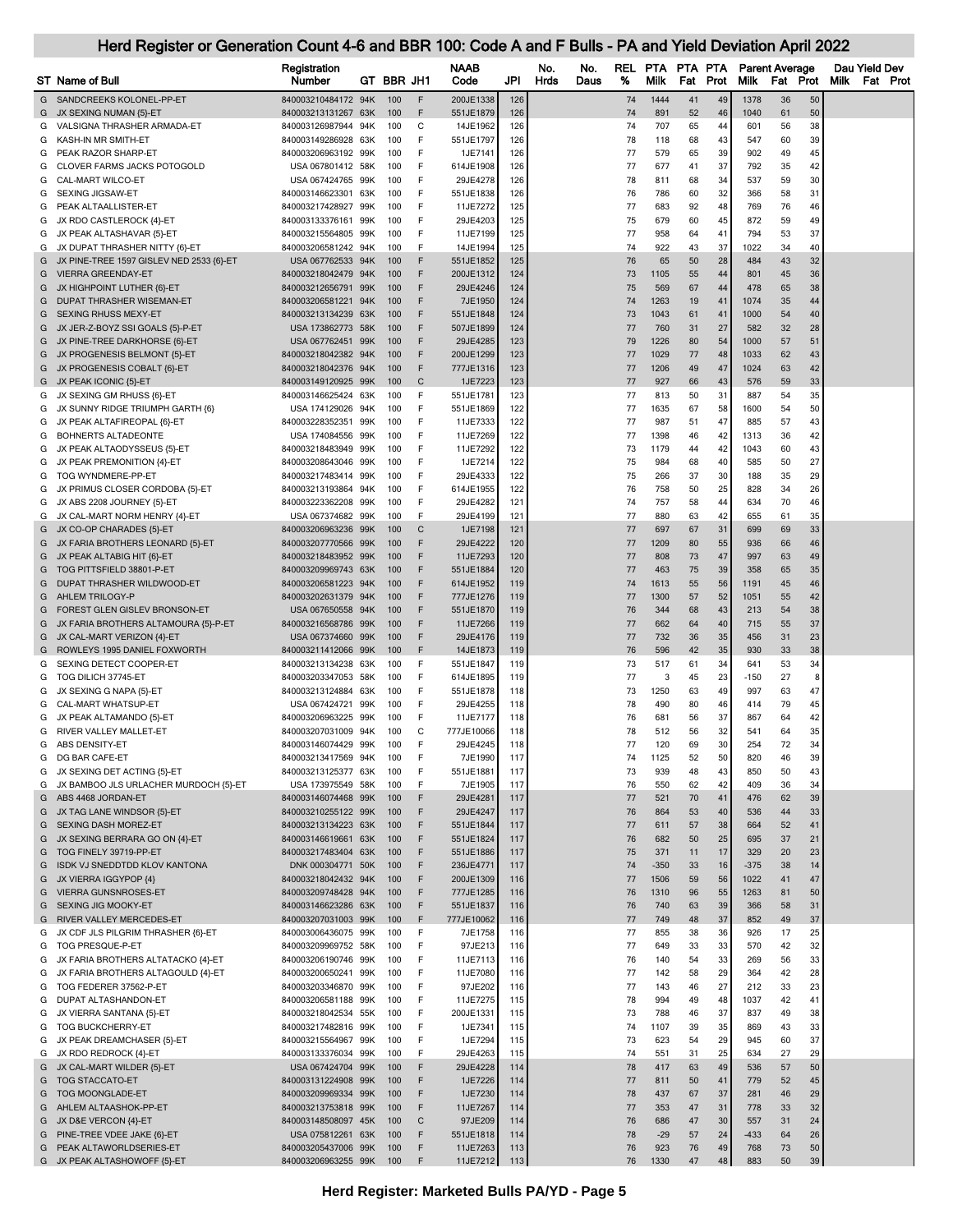## Registration **NAAB** No. No. REL PTA PTA Parent Average Dau Yield Dev<br>Number GT BBR JH1 Code JPI Hrds Daus % Milk Fat Prot Milk Fat Prot Milk Fat Pro ST Name of Bull Number GT BBR JH1 Code JPI Hrds Daus % Milk Fat Prot Milk Fat Prot Milk Fat Prot G KASH-IN SLICK-ET 840003149286926 63K 100 F 551JE1807 113 78 802 52 42 547 60 39 G JX AVI-LANCHE BAYOU {4} 840003201928452 99K 100 F 200JE1253 113 75 806 33 40 418 18 31 G PEAK ALTAAMPED UP-ET 840003217428971 99K 100 F 11JE7287 113 76 374 59 33 788 53 43 G VICTORY S-S-I MIAMI FRINGE-ET 840003151456032 58K 100 F 7JE1822 113 78 530 35 31 624 41 37 G JX VIERRA ELVIS {6}-ET 840003200644037 99K 100 F 200JE1210 112 78 615 73 43 431 47 29 G JX RIVER VALLEY MADRID {5}-ET 840003207031006 94K 100 C 777JE10064 | 112 | 77 807 62 42 | 896 73 43 G DNK OUSTRUP POWELL ALBERT **DNK 000304864 50K 100 F** 236JE4864 112 74 -160 64 32 G JX PINE-TREE PRODUCER {6}-ET USA 067762530 99K 100 F 29JE4295 111 77 825 75 59 1069 66 51 G JX PEAK ALTAPICKENS {5}-ET 840003228352491 99K 100 F 11JE7359 111 72 1159 68 52 963 70 49 G JX TAYLOR BROTHERS GM MACEO {4}-ET 840003132356546 99K 100 F 551JE1752 111 76 909 64 45 1148 57 45 G JX PEAK ALTASOLASTA {6}-ET 840003218483944 99K 100 F 11JE7352 111 77 803 70 44 862 60 41 G DUPAT ALTAEMBRACIVE-ET 840003206581216 99K 100 F 11JE7295 111 77 833 48 43 1212 46 48 G CAL-MART WALDO-ET USA 067424780 99K 100 C 29JE4288 111 78 834 64 37 518 64 37 G JX CAL-MART BLIZZARD {5}-ET USA 067424774 99K 100 C 29JE4287 111 7 7 340 70 35 312 52 33 G KASH-IN SUPERIOR-ET 840003149286915 63K 100 F 551JE1806 110 78 922 54 46 547 60 39 G JX PEAK ALTAMEGABOWL {5}-ET 840003217428983 99K 100 C 11JE7353 110 73 666 60 44 771 57 43 G TOG ROCKLAND-P-ET 840003209969778 99K 100 F 1JE7316 | 110 | 77 1144 24 43 | 994 30 39 G JX FARIA BROTHERS DELPIT {5}-ET 840003206191446 99K 100 F 29JE4221 109 77 944 70 48 936 66 46 G PROGENESIS PLUNDER-ET 840003209774570 45K 100 F 97JE206 109 77 729 55 43 754 52 46 G SUN VALLEY JEOPARDY-ET USA 173943407 94K 100 F 777JE1292 109 77 713 56 41 476 62 39 G JX CO-OP XSTATIC {5}-ET 840003149120924 99K 100 F 1JE7209 109 77 642 66 33 589 45 32 G DNK VJALSTRUP LUCK LUXI DNA 200304717 50K 100 F 236JE4717 109 74 -441 55 24 -656 40 G JER-Z-BOYZ BULWURX-P-ET USA 173642865 63K 100 F 14JE1810 109 78 59 53 23 266 54 29 G JX PEAK ALTAAPPROVE {5}-ET 8400003206963226 99K 100 F 11JE7193 108 75 621 61 43 867 64 42 G JX PEAK ALTAARDAL {5}-ET 840003206963232 99K 100 C 11JE7262 108 77 416 56 34 482 68 34 G RIVER VALLEY CHATEAU-ET USA 067801417 99K 100 F 200JE10061 108 77 884 51 33 762 44 28 G JX FARIA BROTHERS ALTASABAN {4}-ET 840003200649644 99K 100 F 11JE7047 108 77 1057 57 31 725 50 28 G PEAK ALTATHADDEUS-ET 840003215564929 99K 100 F 11JE7268| 108| 77 313 68 26| 323 69 28 G PEAK ALTAMONEY MAKER-ET 640003218483950 99K 100 F 11JE7291 107 73 1420 75 64 1115 71 54 G JX SUNSET CANYON MAID MAN {6}-ET USA 173138056 14K 100 F 100JE7404 107 7 1151 68 49 1058 68 43 G VIERRA AEROSMITH-ET 840003209748365 94K 100 F 777JE1269 | 107 | 73 915 66 48 | 887 54 43 G AHLEM KUSAFIRI 840003202631080 99K 100 F 777JE1244| 107| 76 925 38 43| 882 32 42 G DUTCH HOLLOW AMBITION 840003213697859 94K 100 F 551JE1861 107 7 7 572 35 29 660 22 29 G JX PEAK ALTASAORSA {5}-ET 840003217428942 99K 100 F 11JE7297 106 73 982 53 42 745 56 43 G JX PINE-TREE ALTAFINAL SHOW {4}-ET USA 067771958 99K 100 F 11JE7083 | 106 | 78 478 44 34 | 180 42 24 G PEAK ALTAFIRESTRIKE-ET 840003218483958 99K 100 F 11JE7355 105 73 1458 63 59 1115 71 54 G CAL-MART COMPLETELY WORTHY {6}-ET USA 067374690 99K 100 C 29JE4217 105 78 795 61 44 937 56 53 G PINE-TREE DELLA VINNY 2121 (6)-ET USA 075812121 63K 100 F 551JE1785 105 78 650 67 43 594 39 36 G JX FARIA BROTHERS FULLER {5}-ET 840003200650032 99K 100 F 1JE7049 105 77 676 41 37 416 45 32 G ALL LYNNS THRASHER DIRK-ET USA 174035413 58K 100 F 14JF1941 105 75 147 54 26 335 40 24 G JX SEXING GM PADDOCK (4)-ET 840003146617430 63K 100 F 551JE1766 104 77 1371 48 56 1200 40 45 G JX RIVER VALLEY MANIFEST (5)-ET 840003217182964 94K 100 F 777JE10065 104 76 1234 59 55 1208 58 46 G JX PEAK ALTAMATCHPLAY (4)-ET 840003213571832 99K 100 F 11JE7186 104 76 758 64 38 728 41 29 G JER-Z-BOYZ JADYN-ET USA 173762822 58K 100 C 14JE1885 104 77 695 53 37 557 58 37 G AHLEM BAKER-PP-ET 840003202631327 99K 100 F 29JE4280 | 104 | 76 566 25 20 | 407 26 20 G ISDK VJ BOMAN LASKY LANDO-ET DNK 000304828 6K 100 F 236JE4828 104 72 -375 40 10 -485 40 13 G JX CAL-MART WHOOP {6}-ET USA 067424720 99K 100 F 29JE4254 103 76 1382 59 55 1104 52 50 G JX PEAK ALTAMAXIMITE {4}-ET 840003206963216 99K 100 F 11JE7210 103 75 836 39 43 373 33 32 G KASH-IN SALVO 840003142481764 63K 100 F 551JE1799 103 78 892 40 42 931 58 45 G S-S-I VICTORY DASHIELL RENFROW-ET 840003203866923 63K 100 F 7JE1800 103 77 284 56 33 693 46 39 G FOREST GLEN TULSA USA 067650467 99K 100 F 29JE4216 103 78 868 29 29 368 32 16 G JX RDO FRITO {5}-P-ET 840003133376066 99K 100 F 29JE4268 103 75 50 36 27 565 26 29 G SEXING CHROME ZODI-ET 840003146619676 63K 100 F 551JE1820 103 77 307 38 20 725 33 24 G PRIMUS DASHIELL STURGIS-ET USA 173774063 58K 100 F 250JE1834 103 77 309 41 17 526 33 20 G PINE-TREE POPCORN-PP-ET USA 075812150 99K 100 F 777JE1256 103 77 -185 16 10 37 11 14 G PEAK ALTASOVOUGE-ET NALD 682613389 99K 100 C 11JE7138 102 77 1537 70 60 1077 59 49 G JX KASH-IN GOT MAID KUDOS {6}-ET 840003142481829 9K 100 F 100JE7396 102 76 1028 48 44 1301 44 47 G TOG SCARBOROUGH-P 840003209969785 99K 100 F 1JE7318 102 77 1044 55 32 1042 55 37 G JX SEXING BERRARA EFRON {4}-P-ET 840003143701521 63K 100 F 551JE1771 102 71 473 38 16 -106 28 G ISDK VJ BOWMAN LASKY LASTER-ET DNK 000304827 6K 100 F 236JE4827 102 72 -599 36 7 -485 40 13 G JX PEAK ALTAMINERVA {5}-ET 840003209774664 99K 100 F 11JE7296 101 75 987 67 48 912 51 37 G CAL-MART WYOMING-ET USA 067424771 99K 100 F 29JE4286 101 78 485 36 31 518 64 37 G JX PINE-TREE DANBURY {5}-ET USA 067762309 99K 100 F 29JE4272 101 77 727 35 30 1024 41 42 G PRIMUS VICEROY CALIBAN-ET 840003006436062 99K 100 F 7JE1787 101 79 678 32 30 545 30 25 G ISDK HOHOLT GATES GOOGLE DNK 000304819 50K 100 F 236JE4819 101 74 -928 23 2 -786 27 2 G PEAK ALTAREINVENT-ET 840003149120937 99K 100 F 11JE7244 100 76 1333 53 51 1080 61 49 G JX AHLEM CHROME COLGATE {6} 840003202631159 63K 100 F 14JE1876 100 77 870 42 30 799 38 27 G JX PEAK ALTAUNIFY (5)-ET 840003205436204 99K 100 F 11JE7184 99 77 1005 63 42 783 54 34 G VIERRA BOBDYLAN 840003200644064 99K 100 F 97JE199 | 99 | 77 836 45 37 | 637 22 28 G JX JER BEL MALDINI ARCHIE {5}-ET USA 173491704 99K 100 F 7JE1769 99 78 768 45 36 746 43 31 G SANDCREEKS DIARS COLOMBIA278-ET 840003134637593 45K 100 F 100JE7410 99 82 978 22 31 230 8 12 G TOG FORTUNATE-ET 840003209969364 99K 100 F 1JE7232 99 78 775 30 26 615 16 19 G JX PINE-TREE ENZO DAVID 1908 (4)-ET USA 067771908 99K 100 F 551JE1757 98 78 77 1324 53 50 1357 42 46 G JX PEAK DEALDASH {5}-ET 840003206963193 99K 100 F 1JE7185 97 77 726 46 43 772 49 36 G JX JER-Z-BOYZ WINWOOD {5}-ET USA 173272909 99K 100 F 551JE1751 97 78 -69 35 24 -56 34 20 G S-S-I VICTORY CHROME LADSON-ET 840003210011191 99K 100 F 250JE1852 97 78 489 28 10 612 32 15 G TOG ALTAMADAWASKA-P 840003209969638 99K 100 F 11JE7310 96 77 823 38 36 902 41 29 G PINE-TREE CHROME DETECTIVE 2019 {6}-ET USA 075812019 63K 100 F 551JE1769 96 79 562 32 28 499 38 28 G YOSEMITE JLS KWYNN ROWAN-ET 840003131274492 99K 100 F 7JE1760 96 78 95 26 24 444 31 24

Herd Register or Generation Count 4-6 and BBR 100: Code A and F Bulls - PA and Yield Deviation April 2022

G LENCREST TOBEFAMOUS CAN 111602150 94K 100 F 777JE1320 96 77 285 51 17 455 43 22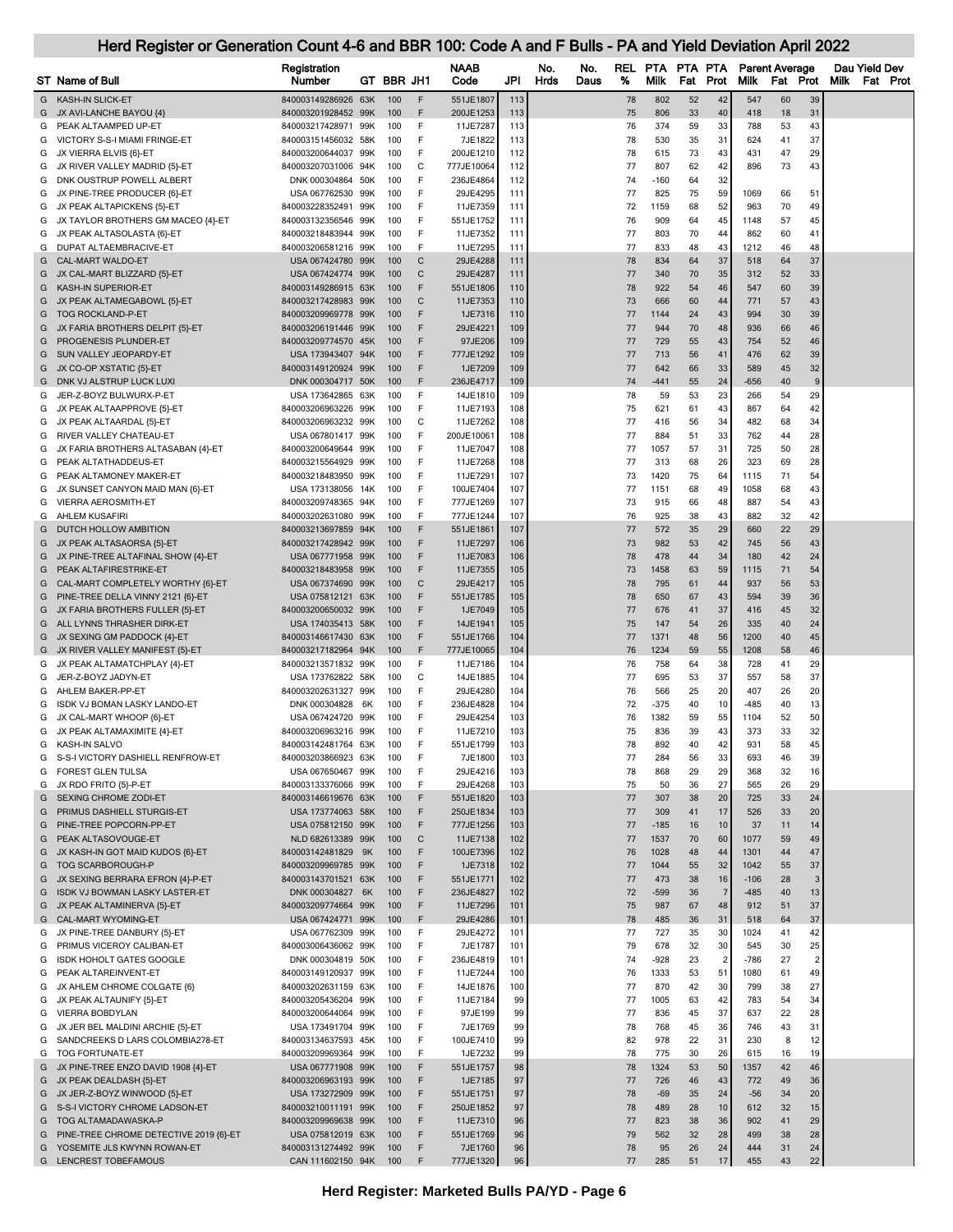|        | <b>ST</b> Name of Bull                                                   | Registration<br>Number                     | GT BBR JH1 |        | NAAB<br>Code           | JPI      | No.<br><b>Hrds</b> | No.<br>Daus | REL<br>% | <b>PTA</b><br>Milk | PTA PTA<br>Fat | Prot           | <b>Parent Average</b><br><b>Milk</b> | Fat Prot |              | Dau Yield Dev<br><b>Milk</b> | <b>Fat Prot</b> |
|--------|--------------------------------------------------------------------------|--------------------------------------------|------------|--------|------------------------|----------|--------------------|-------------|----------|--------------------|----------------|----------------|--------------------------------------|----------|--------------|------------------------------|-----------------|
| G      | ISDK VJ JUULSGAARD WILLEM WILDER                                         | DNK 000304654 50K                          | 100        | F      | 236JE4654              | 96       |                    |             | 74       | $-1099$            | 37             |                | $-961$                               | 34       |              |                              |                 |
|        | G JX PEAK ALTABOWLINE {6}-ET                                             | 840003215564910 99K                        | 100        | F      | 11JE7305               | 95       |                    |             | 77       | 722                | 71             | 39             | 862                                  | 60       | 41           |                              |                 |
| G      | JX PEAK ALTARODMAN {5}-ET                                                | 840003149120929 99K                        | 100        | F      | 11JE7235               | 95       |                    |             | 77       | 726                | 31             | 32             | 607                                  | 31       | 32           |                              |                 |
| G      | JX FARIA BROTHERS TOBASCO {4}-ET                                         | 840003144724629 99K                        | 100        | F      | 97JE189                | 95       |                    |             | 78       | $-13$              | 41             | 20             | 161                                  | 46       | 26           |                              |                 |
| G      | JX SEXING CRAZE QUICKSTEP {5}-ET                                         | 840003203845428 99K                        | 100        | F      | 551JE1759              | 95       |                    |             | 77       | 264                | 47             | 15             | 110                                  | 34       | 11           |                              |                 |
| G      | VIERRA ALTALUXURIOUS-P                                                   | 840003203625068 99K                        | 100        | F      | 11JE7155               | 94       |                    |             | 77       | 349                | 80             | 43             | 558                                  | 68       | 44           |                              |                 |
| G      | JX VIERRA SINATRA {4}-ET                                                 | 840003200644168 99K                        | 100        | F      | 200JE1220              | 94       |                    |             | 77       | 1380               | 44             | 41             | 1355                                 | 40       | 39           |                              |                 |
| G      | <b>TOG OCCIPITALIS-ET</b><br>BW SUNSEEKER-ET                             | 840003131225261 99K                        | 100<br>100 | F<br>C | 97JE204<br>505JE124    | 94<br>94 |                    |             | 78<br>80 | 932<br>1042        | 27<br>42       | 38<br>36       | 997<br>681                           | 33<br>32 | 38<br>30     |                              |                 |
| G<br>G | WETUMPKA LISTOWEL NIGEL-PP                                               | USA 119965973 45K<br>USA 067339324 45K     | 100        | F      | 566JE109               | 94       |                    |             | 77       | 502                | 40             | 24             | 714                                  | 37       | 32           |                              |                 |
| G      | JX CO-OP ALTABAGWELL {4}-ET                                              | 840003206963324 99K                        | 100        | F      | 11JE7303               | 94       |                    |             | 76       | 261                | 57             | 23             | -43                                  | 39       | 15           |                              |                 |
| G      | AHLEM KIAWA ENSIGN 24617-ET                                              | 840003202631032 63K                        | 100        | F      | 7JE1831                | 94       |                    |             | 77       | 301                | 16             | 15             | 359                                  | 15       | 14           |                              |                 |
| G      | JX PEAK PRESLEY {5}-ET                                                   | 840003206963201 99K                        | 100        | F      | 180JE7190              | 93       |                    |             | 77       | 1105               | 52             | 35             | 794                                  | 53       | 37           |                              |                 |
| G      | JX PINE-TREE NUEVO {5}-P                                                 | USA 067762389 99K                          | 100        | F      | 1JE7299                | 93       |                    |             | 74       | 260                | 40             | 28             | 350                                  | 30       | 17           |                              |                 |
| G      | JX PROGENESIS MACHOMAN {5}-ET                                            | 840003209774684 94K                        | 100        | F      | 200JE1268              | 93       |                    |             | 73       | 143                | 48             | 25             | 479                                  | 39       | 28           |                              |                 |
| G      | <b>VERJATIN INNOVATION-ET</b>                                            | CAN 120009244 99K                          | 100        | F      | 97JE207                | 93       |                    |             | 77       | 895                | 39             | 24             | 584                                  | 25       | 14           |                              |                 |
| G      | ISDK VJ GAMMELGAARD HAARE HABBIT                                         | DNK 000304650 50K                          | 100        | F      | 236JE4650              | 93       |                    |             | 74       | $-721$             | 48             | 20             | $-460$                               | 38       | 14           |                              |                 |
| G      | JX FARIA BROTHERS KLEERLY {5}-ET                                         | 840003200650065 99K                        | 100        | F      | 1JE7110                | 92       |                    |             | 76       | 920                | 42             | 33             | 473                                  | 37       | 25           |                              |                 |
| G      | PEAK INNOVATE-ET                                                         | 840003205436927 99K                        | 100        | F      | 1JE7136                | 92       |                    |             | 77       | 654                | 24             | 31             | 839                                  | 33       | 32           |                              |                 |
| G      | ROWLEYS 80 URLACHER MCCOMB-ET                                            | 840003211412088 99K                        | 100        | F      | 7JE1874                | 92       |                    |             | 77       | 420                | 37             | 31             | 260                                  | 32       | 23           |                              |                 |
| G      | ELM-J ALTAMAREK {6}-ET                                                   | 840003208643065 99K                        | 100        | F      | 11JE7237               | 92       |                    |             | 77       | 477                | 42             | 30             | 546                                  | 45       | 37           |                              |                 |
| G      | BLACK LABEL THRASHING KAMAKAZI-ET                                        | 840003219480313 94K                        | 100        | F      | 7JE1980                | 92       |                    |             | 75       | 834                | 38             | 24             | 126                                  | 17       | 12           |                              |                 |
| G      | PEAK ALTARIVERDALE-ET                                                    | 840003149120930 99K                        | 100        | F      | 11JE7251               | 91       |                    |             | 76       | 1117               | 42             | 47             | 1080                                 | 61       | 49           |                              |                 |
| G      | JX CAL-MART WILLIE {5}-ET                                                | USA 067424705 99K                          | 100        | C      | 29JE4229               | 91       |                    |             | 75       | 468                | 39             | 30             | 300                                  | 25       | 23           |                              |                 |
| G<br>G | JX SEXING VICE UGO {5}-ET<br>ABS MARINE-ET                               | 840003203845399 99K<br>840003201594484 99K | 100<br>100 | F<br>F | 551JE1764<br>29JE4195  | 91<br>91 |                    |             | 77<br>78 | 46<br>396          | 42<br>42       | 25<br>23       | 398<br>578                           | 42<br>27 | 31<br>20     |                              |                 |
| G      | JX KASH-IN ALTASIDRA {5}                                                 | 840003215633197 99K                        | 100        | F      | 11JE7308               | 90       |                    |             | 77       | 1177               | 51             | 40             | 823                                  | 47       | 38           |                              |                 |
| G      | PINE-TREE DO IT RIGHT-ET                                                 | USA 075812302 99K                          | 100        | F      | 515JE6                 | 90       |                    |             | 75       | $-66$              | 38             | 25             | 224                                  | 18       | 24           |                              |                 |
| G      | KASH-IN FORCEFUL-ET                                                      | 840003142481765 63K                        | 100        | F      | 551JE1800              | 89       |                    |             | 78       | 1022               | 49             | 38             | 1195                                 | 53       | 46           |                              |                 |
| G      | JX PEAK ALTAINCENTIVIZE {4}-ET                                           | NLD 682613271 99K                          | 100        | F      | 11JE7156               | 89       |                    |             | 76       | 270                | 49             | 35             | 239                                  | 50       | 34           |                              |                 |
| G      | <b>SEXING HUXFORD-ET</b>                                                 | 840003203845449 99K                        | 100        | F      | 551JE1765              | 88       |                    |             | 77       | 848                | 38             | 34             | 820                                  | 34       | 32           |                              |                 |
| G      | AHLEM CHROME PICANTO-ET                                                  | 840003202631116 45K                        | 100        | F      | 515JE2                 | 88       |                    |             | 78       | 733                | 48             | 33             | 554                                  | 43       | 29           |                              |                 |
| G      | DUPAT DILBERT-P-ET                                                       | 840003127607529 45K                        | 100        | F      | 97JE195                | 88       |                    |             | 79       | 445                | 18             | 13             | 521                                  | 25       | 18           |                              |                 |
| G      | JX SEXING GOT MAID PURSUE {4}-ET                                         | 840003132353767 99K                        | 100        | F      | 551JE1732              | 87       |                    |             | 78       | 1358               | 46             | 51             | 1200                                 | 40       | 45           |                              |                 |
| G      | FOREST GLEN VICEROY CONDOR-ET                                            | USA 067650499 99K                          | 100        | F      | 29JE4231               | 87       |                    |             | 77       | 448                | 61             | 29             | 419                                  | 37       | 28           |                              |                 |
| G      | JX FARIA BROTHERS PRINCE {4}-ET                                          | 840003200648785 99K                        | 100        | F      | 97JE196                | 87       |                    |             | 77       | 120                | 37             | 27             | 89                                   | 38       | 24           |                              |                 |
| G      | VALSIGNA CHROME ANDERS                                                   | 840003129713325 63K                        | 100        | F      | 14JE1833               | 87       |                    |             | 78       | 564                | 25             | 24             | 508                                  | 34       | 23           |                              |                 |
| G      | JX HAWARDEN LAZER {5}-PP                                                 | 840003202631365 94K                        | 100        | F      | 777JE1280              | 86       |                    |             | 74       | 572                | 59             | 43             | 389                                  | 41       | 36           |                              |                 |
| G      | JX CROSSWIND ALERT {4}-ET                                                | 840003150320962 99K                        | 100        | F      | 1JE7017                | 86       |                    |             | 77       | 374                | 37             | 24             | 308                                  | 35       | 21           |                              |                 |
| G      | <b>ISDK VJ GUNDESTRUP LESTEN LAST</b>                                    | DNK 000304651 50K                          | 100        | F      | 236JE4651              | 86       |                    |             | 71       | -1248              | 30             | $-12$          |                                      |          |              |                              |                 |
| G      | MR CHROME LASPADA-ET                                                     | 840003230462392 63K                        | 100        | F      | 551JE1873              | 85       |                    |             | 78       | $-222$             | 30             | $\overline{4}$ | 116                                  | 23       |              |                              |                 |
| G      | G JX PEAK ALTAKARAOKE {5}-ET                                             | 840003206963168 99K<br>USA 067771913 99K   | 100<br>100 | C<br>F | 11JE7162<br>551JE1763  | 84<br>84 |                    |             | 76<br>78 | 1954<br>182        | 43<br>35       | 60<br>21       | 1378<br>147                          | 51<br>45 | 51<br>26     |                              |                 |
| G      | JX PINE-TREE ZINC BOSTON 1913 {6}-ET<br>ISDK VJ HAUGSTEDGAARD CHOKOCHIEF | DNK 000304865 50K                          | 100        | F      | 236JE4865              | 84       |                    |             | 74       | -775               | 39             | 5              | -477                                 | 45       | 11           |                              |                 |
| G      | JX CAL-MART ALTASIDE BET {5}-ET                                          | USA 067424779 99K                          | 100        | C      | 11JE7298               | 83       |                    |             | 77       | 544                | 37             | 32             | 717                                  | 44       | 34           |                              |                 |
| G      | JX ABS DAVE {4}-ET                                                       | 840003146074397 99K                        | 100        | F      | 29JE4194               | 83       |                    |             | 77       | 684                | 30             | 30             | 499                                  | 30       | 21           |                              |                 |
| G      | FOREST GLEN CRAZE TRIPP-ET                                               | USA 067650436 99K                          | 100        | F      | 29JE4213               | 83       |                    |             | 78       | 313                | 54             | 22             | 243                                  | 33       | 16           |                              |                 |
| G      | ISDK VJ JUULSGAARD KLOV KLIBER                                           | DNK 000304667 50K                          | 100        | F      | 236JE4667              | 83       |                    |             | 74       | -199               | 23             | 15             | -341                                 | 28       | 10           |                              |                 |
| G      | AHLEM VIABULL NEYMAR                                                     | 840003202630973 45K                        | 100        | F      | 515JE3                 | 83       |                    |             | 77       | 6                  | 31             | 12             | $-43$                                | 17       | 4            |                              |                 |
| G      | JX ELM-J ALTAALLOY {4}-ET                                                | 840003200373379 99K                        | 100        | F      | 11JE7026               | 82       |                    |             | 77       | 939                | 69             | 45             | 346                                  | 31       | 20           |                              |                 |
| G      | PINE-TREE DELLA PHILIP 1987-P-ET                                         | USA 067771987 45K                          | 100        | F      | 182JE1041              | 82       |                    |             | 78       | 954                | 34             | 41             | 709                                  | 27       | 29           |                              |                 |
| G      | PEAK GOAL LINE-ET                                                        | 840003205436928 99K                        | 100        | F      | 1JE7137                | 81       |                    |             | 77       | 1323               | 33             | 54             | 1112                                 | 34       | 40           |                              |                 |
| G      | TOG MAGNESIUM W961 8664-ET                                               | 840003200059621 99K                        | 100        | F      | 97JE201                | 81       |                    |             | 78       | 827                | 21             | 32             | 933                                  | 22       | 36           |                              |                 |
| G      | JX SEXING ANTON {4}-ET                                                   | 840003203845433 63K                        | 100        | F      | 551JE1761              | 81       |                    |             | 77       | 301                | 51             | 27             | 413                                  | 43       | 27           |                              |                 |
| G      | JX SEXING CRAZE ORANGE {5}-ET<br><b>ISDK VJRAVINGGAARD SVITZER SVICK</b> | 840003203845437 99K                        | 100        | F<br>F | 551JE1750              | 81       |                    |             | 77       | $-57$              | 41             | 11<br>7        | 110                                  | 34       | 11           |                              |                 |
| G<br>G | KASH-IN CRAZE SPIKE-ET                                                   | DNK 000304721 50K<br>840003201336384 63K   | 100<br>100 | F      | 236JE4721<br>551JE1776 | 81<br>80 |                    |             | 74<br>79 | $-925$<br>$-227$   | 54<br>45       | 12             | $-675$<br>123                        | 51<br>27 | 10<br>11     |                              |                 |
| G      | JX FARIA BROTHERS THANOS {4}-ET                                          | 840003149595911 99K                        | 100        | F      | 97JE194                | 78       |                    |             | 77       | 1149               | 42             | 36             | 1320                                 | 42       | 34           |                              |                 |
| G      | JX MOUNT ROCK VICEROY ALPHA {4}                                          | USA 067686884 99K                          | 100        | F      | 29JE4162               | 78       |                    |             | 76       | 608                | 15             | 22             | 812                                  | 13       | 25           |                              |                 |
| G      | SEXING CHROME BOYCE-ET                                                   | 840003146619631 63K                        | 100        | F      | 551JE1819              | 77       |                    |             | 78       | 453                | 50             | 27             | 747                                  | 36       | 29           |                              |                 |
| G      | <b>ISDE DIAMO-ET</b>                                                     | DEU 362375463 63K                          | 100        | F      | 202JE608               | 77       |                    |             | 73       | 325                | 30             | 24             | 357                                  | 28       | 20           |                              |                 |
| G      | JX SEXING WORLD CUP PHOENIX {4}-ET                                       | 840003146616931 99K                        | 100        | F      | 551JE1749              | 75       |                    |             | 77       | 173                | 27             | 27             | 360                                  | 17       | 26           |                              |                 |
| G      | <b>ISDK VJ OUTRUP KLOV KLINK</b>                                         | DNK 000304666 50K                          | 100        | F      | 236JE4666              | 74       |                    |             | 73       | $-196$             | 9              | 9              | $-544$                               | 24       | 5            |                              |                 |
| G      | VERJATIN MOONSHINE-ET                                                    | CAN 110974992 45K                          | 100        | F      | 182JE1026              | 72       |                    |             | 76       | 1112               | 40             | 39             | 984                                  | 35       | 37           |                              |                 |
| G      | JX LYLESTANLEY ALTAHASHTAG {5}-ET                                        | USA 173297636 99K                          | 100        | F      | 11JE1393               | 72       |                    |             | 77       | 361                | 33             | 32             | 266                                  | 30       | 24           |                              |                 |
| G      | JX PEAK ALTAMCCAFFREY {5}-ET                                             | 840003206963191 99K                        | 100        | F      | 11JE7174               | 71       |                    |             | 76       | 1175               | 46             | 44             | 892                                  | 37       | 37           |                              |                 |
| G      | JX CO-OP JD CAPALDI {5}-PP-ET                                            | 840003149120886 99K                        | 100        | F      | 1JE7140                | 71       |                    |             | 77       | 254                | 29             | 22             | 194                                  | 34       | 21           |                              |                 |
| G      | JX PEAK ALTAJAMALL {4}-ET                                                | NLD 682613783 99K                          | 100        | F      | 11JE7115               | 70       |                    |             | 76       | 1304               | 36             | 37             | 1313                                 | 32       | 34           |                              |                 |
| G      | SUNSET CANYON DESMOND                                                    | USA 173345302 45K                          | 100        | F      | 100JE7415              | 69       |                    |             | 77       | $-89$              | 47             | 20             | $-241$                               | 45       | 16           |                              |                 |
| G      | JX PINE-TREE ENZO DAVE {4}-ET                                            | USA 067771879 99K                          | 100        | F      | 551JE1756              | 68       |                    |             | 78       | 1333               | 31             | 36             | 1151                                 | 36       | 36           |                              |                 |
| G      | SUNSET CANYON BERLIN-ET                                                  | USA 173345263 99K                          | 100        | F      | 100JE7414              | 68       |                    |             | 78       | $-680$             | 42             | 12             | $-792$                               | 39       | 10           |                              |                 |
| G      | <b>VERJATIN LEVINE-ET</b>                                                | CAN 110975012 63K                          | 100        | F      | 551JE1784              | 67       |                    |             | 77       | $-202$             | 20             | 5              | $-88$                                | 23       | 9            |                              |                 |
| G      | SUNSET CANYON BAILANDO-ET                                                | USA 173227815 45K                          | 100        | F      | 100JE7416              | 65       |                    |             | 78       | $-299$             | 31             | 13             | $-283$                               | 25       | 14           |                              |                 |
| G      | SUNSET CANYON BREXIT                                                     | USA 173435265 45K                          | 100        | F      | 100JE7418              | 65       |                    |             | 78       | $-802$             | 9              | $-4$           | $-606$                               | 11       | 3            |                              |                 |
| G      | G RIVER VALLEY NBRAZIL SAXXON-P-ET                                       | 840003133234518 29K                        | 100<br>100 | F<br>F | 202JE604<br>551JE1746  | 61<br>60 |                    |             | 77<br>78 | 839<br>641         | 26<br>21       | 28<br>25       | 505<br>354                           | 16<br>20 | 18<br>14     |                              |                 |
| G      | JX PINE-TREE DISCO CHAPEL HILLBILLY {4}-ET<br>PINE-TREE VACUUM-PP        | USA 067771846 99K<br>USA 067762325 99K     | 100        | F      | 29JE4271               | 59       |                    |             | 77       | 3                  | 17             | 17             | 337                                  | 13       | 20           |                              |                 |
| G      | JX FOUR J NXLEVEL 50057 {4}                                              | 840003142841116 9K                         | 100        | F      | 147JE6232              | 58       |                    |             | 75       | 176                | 40             | 23             | 206                                  | 48       | 23           |                              |                 |
| G      | AHLEM CRAZE DOC 24061-ET                                                 | 840003144728256 45K                        | 100        | F      | 100JE7413              | 58       |                    |             | 80       | 416                | 10             | 5              | 231                                  | 13       | $\mathbf{3}$ |                              |                 |
|        | G ISDK VJ KROGAARD QUINTANA QUIT                                         | DNK 000304653 50K                          | 100        | F      | 236JE4653              | 58       |                    |             | 75       | $-1337$            | 21             | $-9$           | $-1168$                              | 24       | $-4$         |                              |                 |